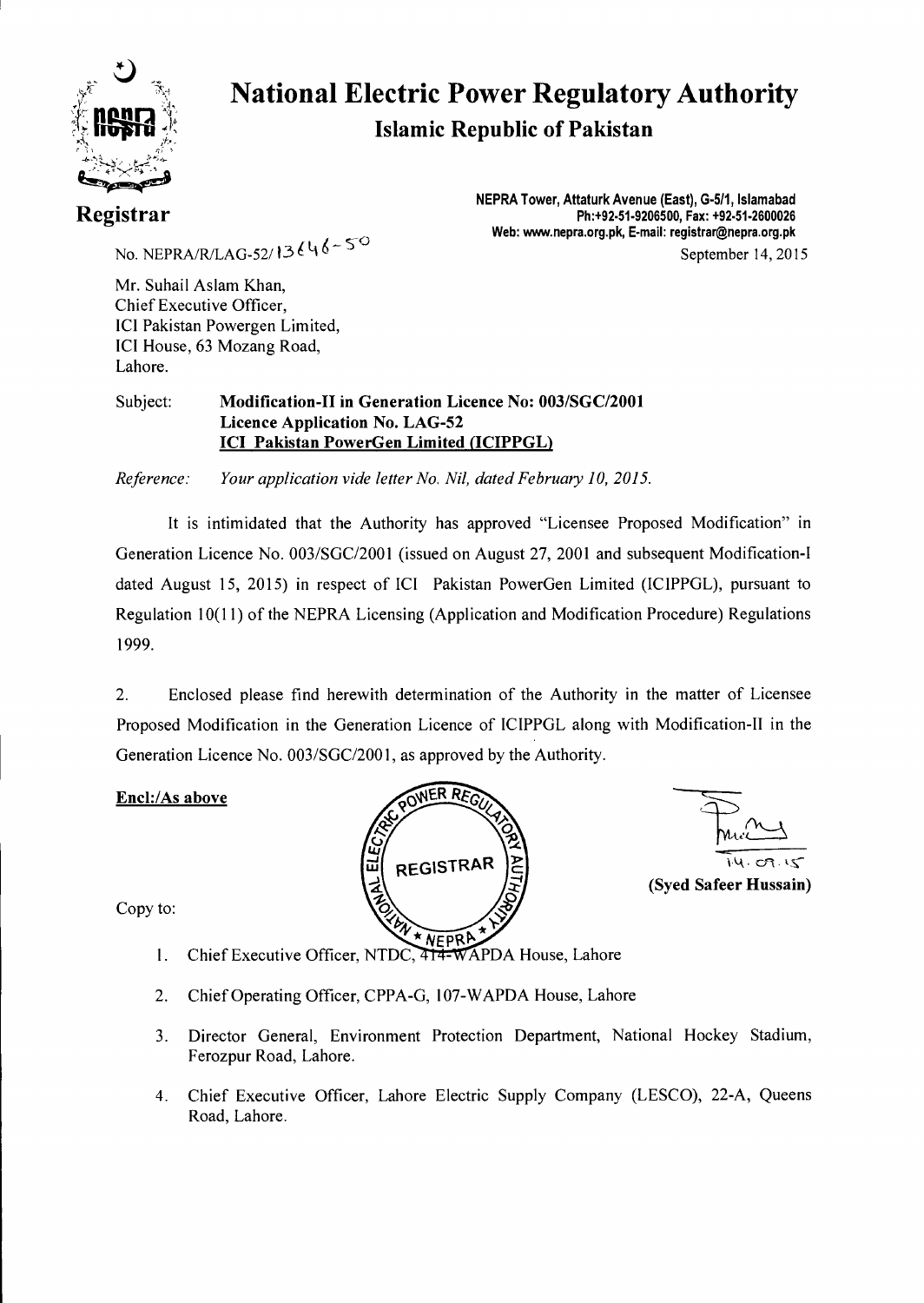### **National Electric Power Regulatory Authority**  (**NEPRA**)

#### **Determination of Authority in the Matter of Licensee Proposed Modification of ICI Pakistan PowerGen Limited**

#### **September 08, 2015 Case No. LAG-52**

### **(A). Background**

(i). The Authority granted a Generation Licence (No.003/SGC/2001, dated August 27,2001 and subsequent Modification-I dated August 15, 2008) to ICI Pakistan PowerGen Limited (ICIPPGL)/the Licensee in terms of Section-15 of the Regulation of Generation, Transmission and Distribution of Electric Power Act, 1997 (the NEPRA Act).

(ii). The above Generation Licence was granted to ICIPPGL/the Licensee for a Total Installed Capacity of 25.34 MW, for its Natural Gas based Generation Facility located at 30-KM, Lahore- Sheikhupura Road, Sheikhupura, in the Province of Punjab. Further, the Authority also allowed a Second Tier Supply Authorization (STSA) for supplying to ICI Pakistan Limited (ICIPL) as it Bulk Power Consumer (BPC).

### **(B). Submission of Modification**

**REGISTRAR** 

(i). In accordance with Regulation-10 of the NEPRA Licensing (Application & Modification Procedure) Regulations, 1999 (the Regulations), ICIPPGL communicated the LPM in its above mentioned Generation Licence on February 13, 2015.

(ii). In the "Text of the Proposed Modification", ICIPPGL submitted that it plans to reduce the Installed Capacity of its Generation Facility from 25.34 MW OWER REGIS 14.00 MW by disposing 2 x 5.67 MW Gas Turbines. Regarding the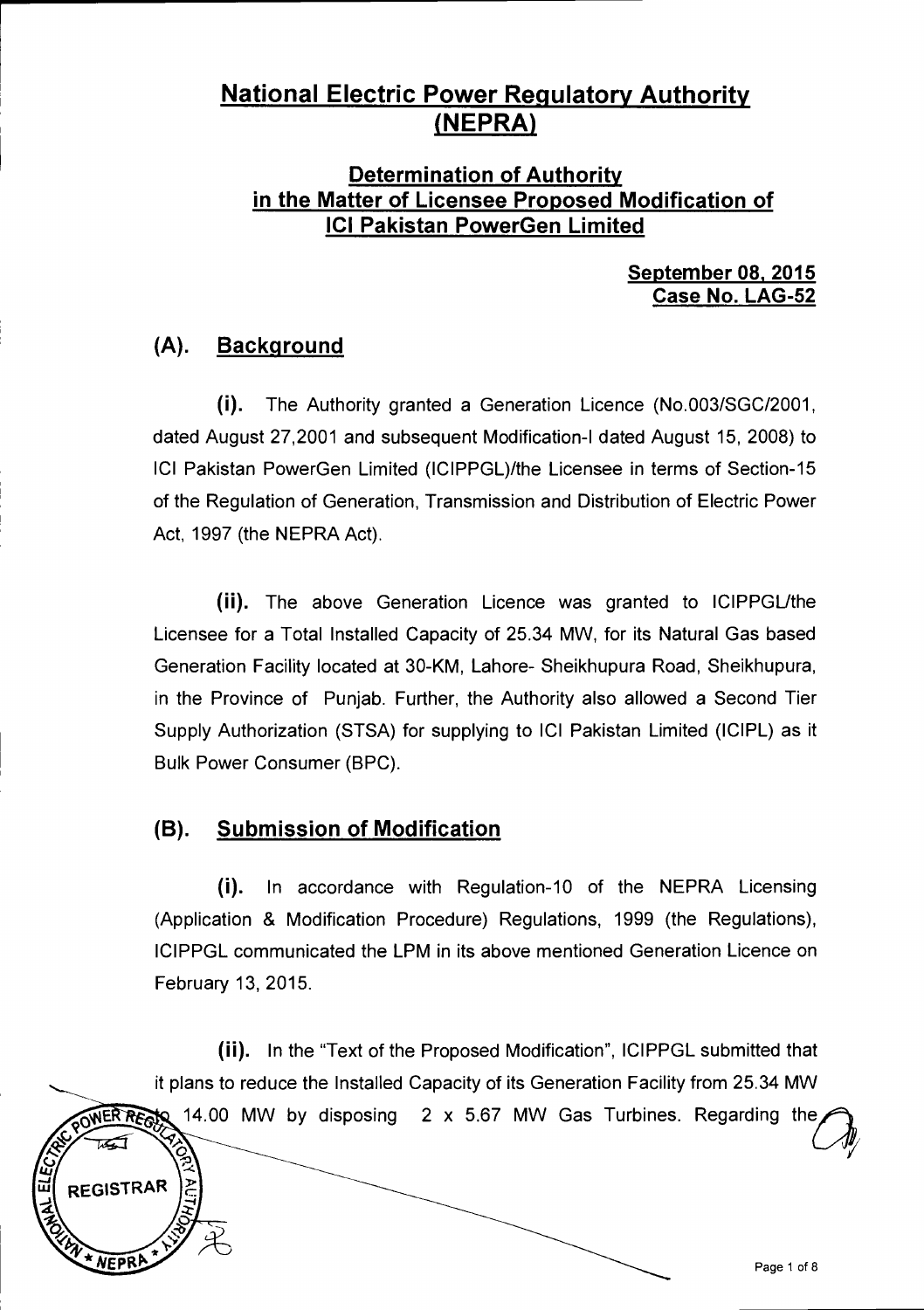"Statement of the Reasons in Support of the Modification", ICIPPGL stated that the scarcity of Natural Gas in the country has resulted in impediment to operate 2x 5.67 MW Gas Turbine. Due to non- availability of gas, ICIPPGL has planned to dispose of these assets. Further, ICIPPGL stated that apart from the Gas Turbines, it has a capacity of 7 x 2.00MW Daihatsu Diesel Engines which operate on HFO used for supplying electric power to the polyester plant. The maximum load of the polyester plant is around 9.00 MW and the HFO based Engine power are sufficient to cater for the needs of the polyester plant. The decommissioning of the Gas Turbines, the existing Generation Licence requires a modification. About the statement of "the Impact on the Tariff, Quality of Service (QoS) and Performance of the Licensee of its obligations under its existing Generation Licence", ICIPPGL stated that the proposed De-Commissioning of the Gas Turbines will not have adverse Impact on its Generation Tariff, the QoS and the Performance under the Licence.

#### **(C). Processing of Modification**

(i). After completion of all the required information as stipulated under the Regulation-10 (2) and 10 (3) of the Regulations by ICIPPGL/the Licensee, the Registrar accepted the communicated LPM for further processing under the Regulation-10 (4) of the Regulations.

(ii). The Registrar published the communicated LPM in one (01) English and one (01) Urdu daily Newspaper on March 28, 2015, informing the general public, interested/effected parties, and other stakeholders about the LPM. Further, the Registrar invited the said stakeholders for submitting their views/comments on the LPM.

(iii). Apart from the above, separate letters were also sent to Government Ministries/their attached Departments, representative organizations and individual experts on March 31, 2015, inviting their views and comments for

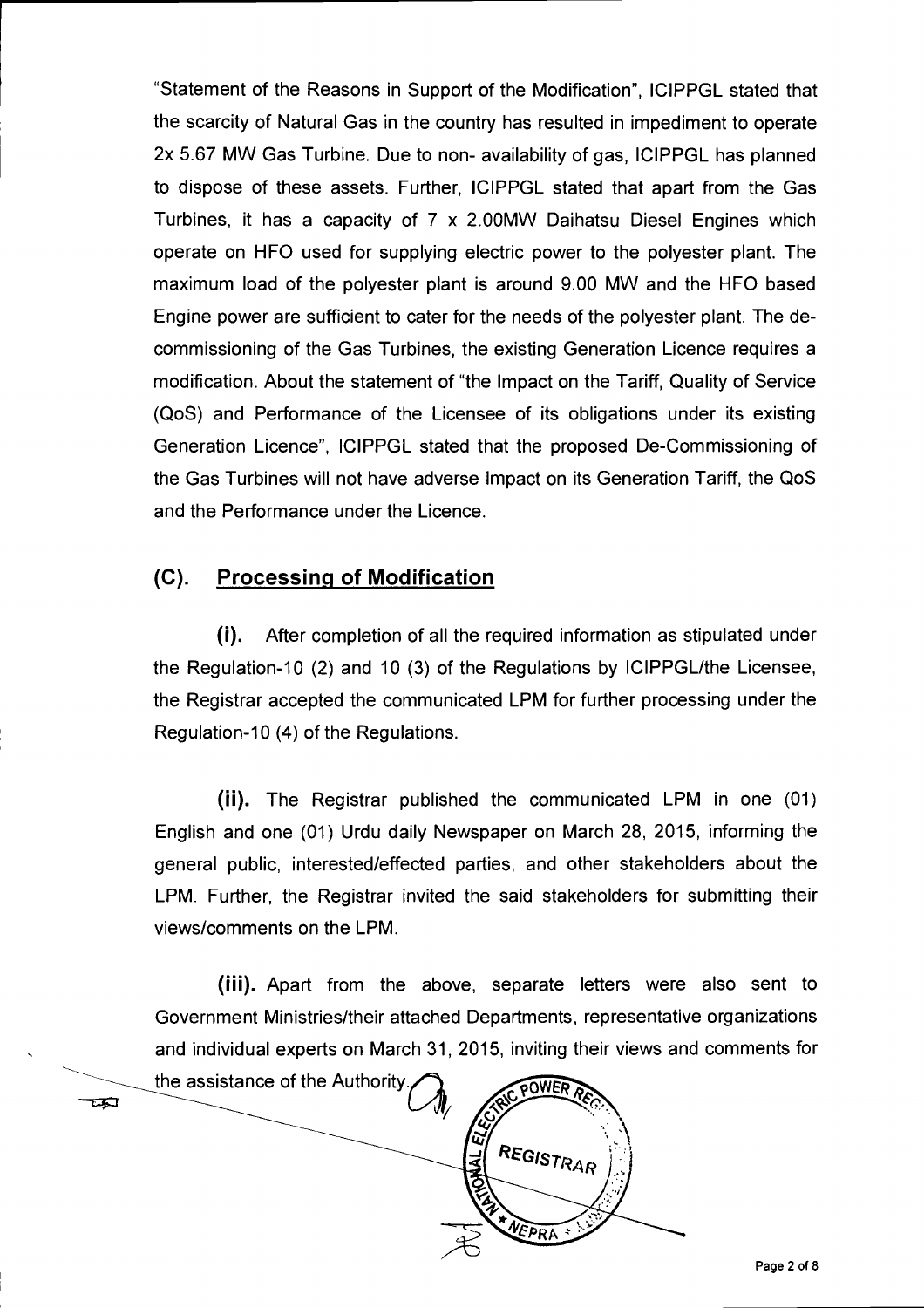### **(D). Comments of the Stakeholders**

(i). In reply to the above, the Authority received comments from four (04) Stakeholders. These included Central Power Purchasing Agency (CPPA), Ministry of Petroleum & Natural Resources (MoP&NR), Sui Northern Gas Pipelines Limited (SNGPL) and Ministry of Water & Power (MoW&P). The summary of the comments of the stakeholders are summarized below:-

- (a). CPPA remarked that it has no observation on modification in Generation Licence of ICIPPGL/the Licensee subject to meeting with all the concerned conditions laid down in the NEPRA Licensing (Generation) Rules, 2000 (the Rules) and consent of LESCO;
- (b). MoP&NR commented that ICIPPGL intends to generate power through HFO operated engines and supplying power to the polyester plant and as such, no more gas is required for utilization in this project. Therefore, the Ministry has no objection for modification in Generation Licence to ICIPPGL;
- (C). SNGPL submitted that ICIPPGL will generate power through Furnace oil based engines in such case SNGPL has no objection to the modification in Generation Licence based on fuels other than natural gas;
- **(d).** MoW&P in its comments submitted that the Authority may process the application as per provisions of NEPRA Act and GoP Policy guidelines while ensuring environmental protection;

(ii). The Authority considered the above comments and found the same supportive except to the observations of CPPA that consent of LESCO<br>
NER REGIVENCES

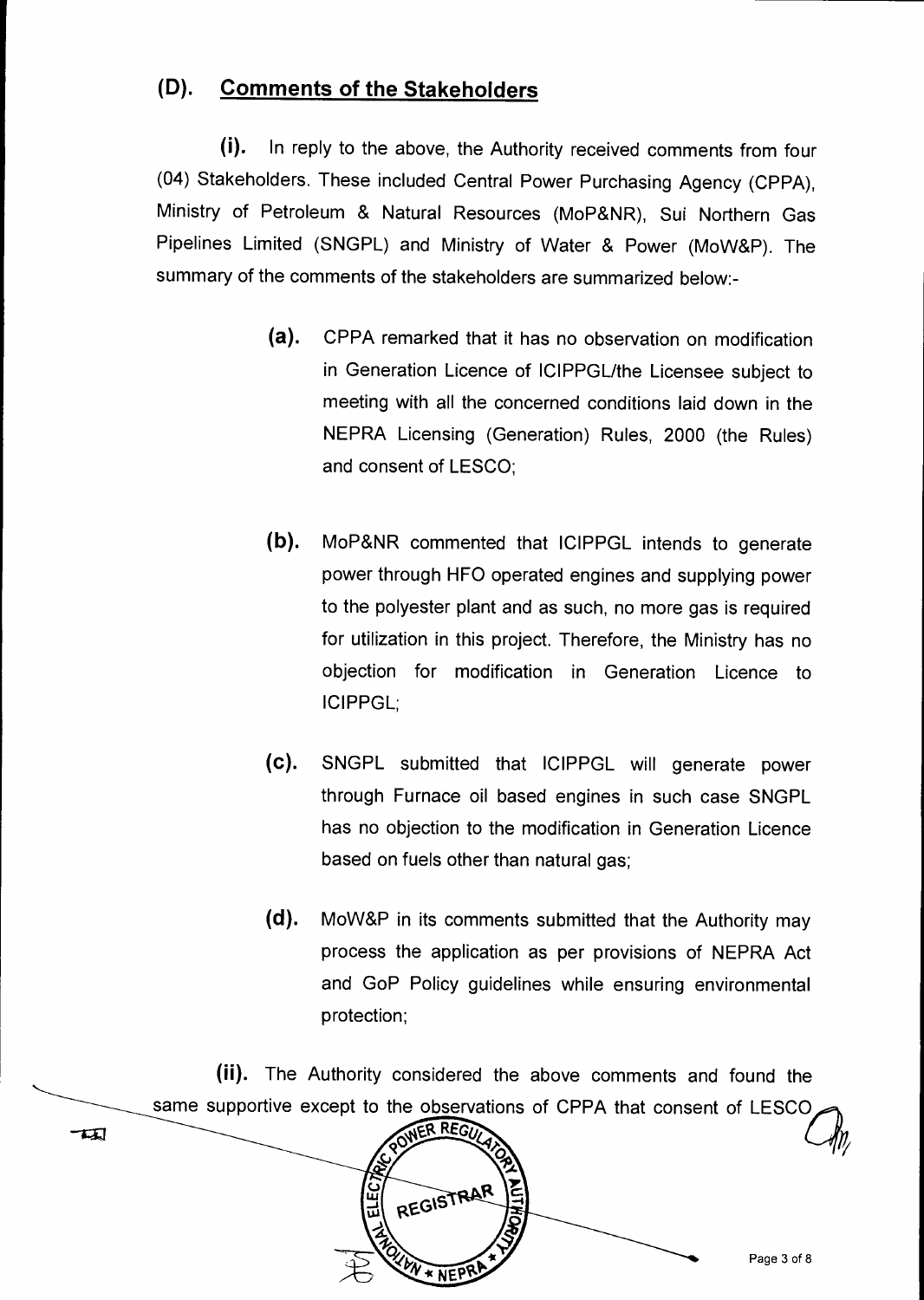may be obtained on the Modification. Although LESCO had already been sent a letter for submitting its comments however, on the specific observations of CPPA, the Authority considered it appropriate sending a reminder for filing its observations if any, within seven (07) days. However, LESCO did not reply any of the correspondence.

#### **(E). Addendum to Modification**

(i). Subsequently, the Licensee/ICIPPGL informed that it intends supplying to Nestle Pakistan Limited (NPL) from its above mentioned Generation Facility. ICIPPGL/the Licensee requested treating the said request as addendum to the already submitted modification.

(ii). The Authority considered the above submissions of the Licensee/ICIPPGL in its Regulatory Meeting (RM-15-343) held on April 29, 2015 and acceded to the request of the Licensee/ICIPPGL and decided to proceed further. Accordingly, the Registrar published an addendum to the already published modification of the Licensee/ICIPPGL on June 6, 2015 in one (01) English and one (01) Urdu daily newspapers, informing the general public, interested/effected parties, and other stakeholders about the addendum. Further, the Registrar invited the said stakeholders for submitting their views/comments on the addendum to LPM.

(iii). Apart from the above, the addendum to modification was also conveyed to Government Ministries/their attached Departments, representative organizations and individual experts, inviting their views and comments for the assistance of the Authority.

### **(F). Comments of the Stakeholders to Addendum**

TAC

(i). In reply to the above addendum to modification, the Authority received comments from two (02) Stakeholders. This included Ministry of Textile Industry (MoTI) and Ministry of Water & Power (MoW&P). The summary of the

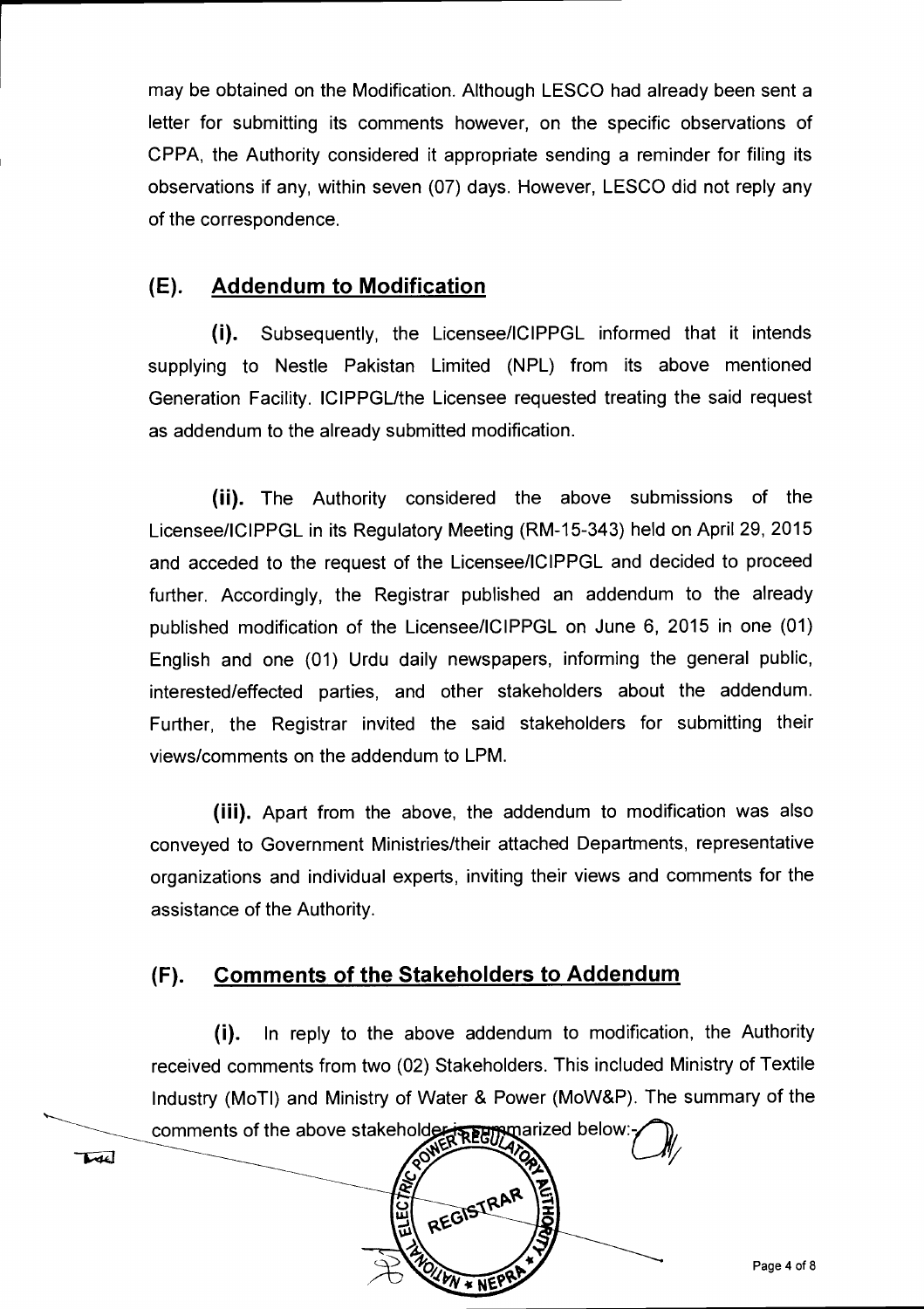- (a). MoT&I expressed its no objection to the request of ICIPPGL subject to compliance of the relevant regulations; and
- (b). MoW&P in its comments submitted that the Authority may process the application as per provisions of NEPRA Act and GoP Policy guidelines. Further, comments of LESCO may also be obtained as being existing licensee of the area.

(iii). The Authority considered the above comments of the stakeholder and found the same supportive to the modification and the subsequent addendum. Accordingly, the Authority considered it appropriate to process the communicated LPM of the Licensee/ICIPPGL as stipulated in the Regulations and the Rules.

### **(G). Approval of LPM**

 $\overline{\mathbf{d}}$ 

(i). The Authority has observed that it granted Generation Licence No. 003/SGC/2001, dated August 27, 2001 and Modification-I Dated August 15, 2008) to the Licensee/ICIPPGL. Further, the Authority also allowed the Licensee/ICIPPGL a STSA for supplying power to one (01) BPC in the name of ICIPL, in terms of Section-22 of the NEPRA Act and Rule-7 of the Rules.

(ii). The Authority has observed that the current modification of ICIPPGL pertains to De-Commissioning/Exclusion of Gas Turbines which have already completed their useful life. Further, ICIPPGL intends to supply (4.00 to 7.00 MW) of electric power to NPL through an existing feeder located on Public Property.

(iii). In this regard, it is clarified that the Authority is empowered in terms of the Section-26 of the NEPRA Act read with Regulation-10 of the Regulations to modify any licence. Regulation 10(5) of the Regulations outlines  $\mathcal{C}_{\P}$ 

**REGISTRAR** 

NEPRA

冚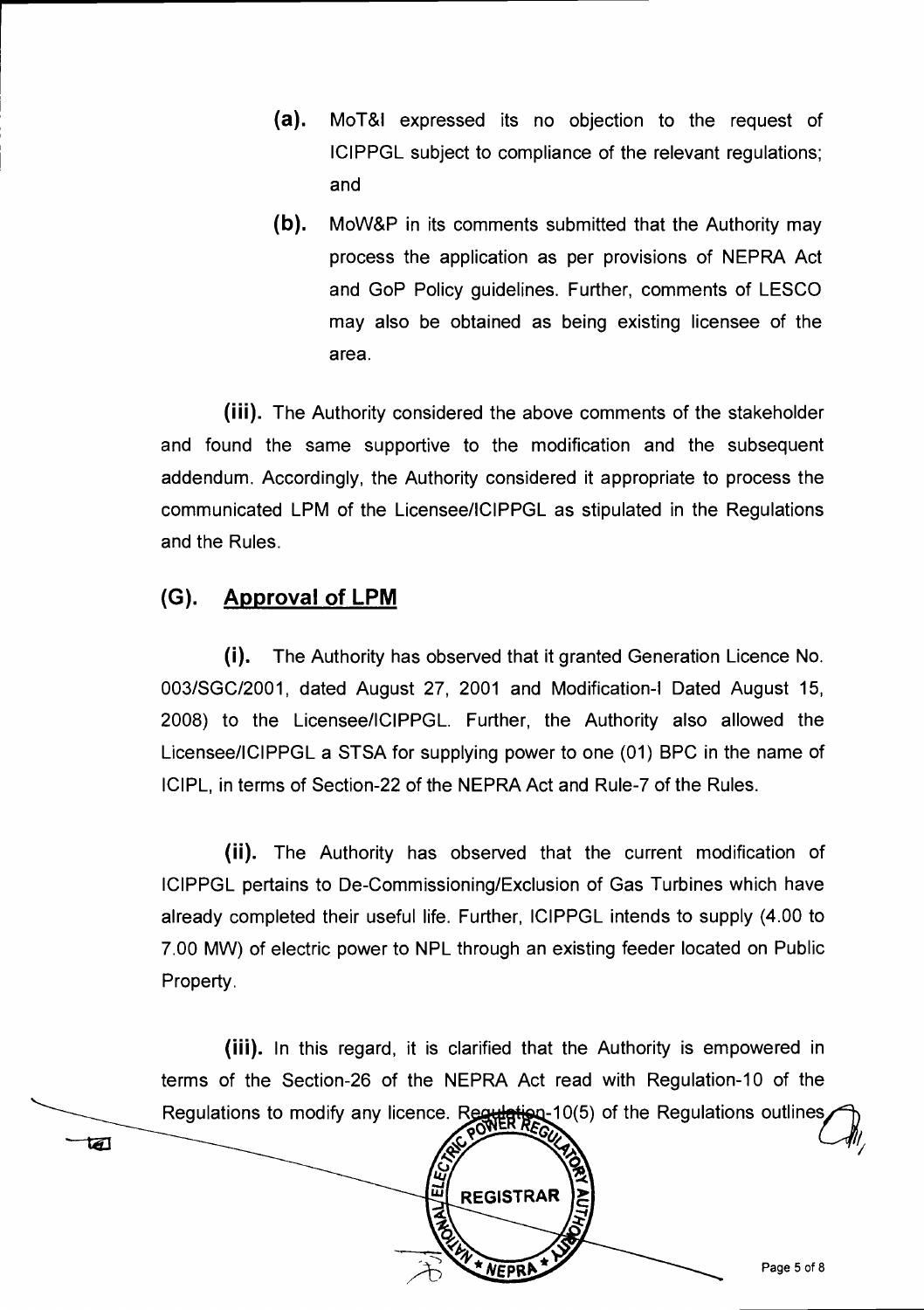the criteria for modifying any licence subject to the LPM and in accordance with such further changes as the Authority may deem fit if, in the opinion of the Authority such modification (a). does not adversely affect the performance by the licensee of its obligations; (b). does not cause the Authority to act or acquiesce in any act or omission of the licensee in a manner contrary to the provisions of the NEPRA Act or the rules or regulations made pursuant to the NEPRA Act; (c). is or is likely to be beneficial to the consumers; (d). is reasonably necessary for the licensee to effectively and efficiently perform its obligations under the licence; and (e). is reasonably necessary to ensure the continuous, safe and reliable supply of electric power to the consumers keeping in view the financial and technical viability of the licensee.

(iv). The Authority considers that the current modification (a). does not adversely affect the performance by the Licensee/ICIPPGL its obligations. The Modification has not caused the Authority to act or acquiesce in any act or omission of the Licensee/ICIPPGL in a manner contrary to the provisions of the NEPRA Act or the rules or regulations made pursuant to the NEPRA Act. The modification is likely to be beneficial to the consumers as uninterrupted electric power will available to the same. Actually, the modification is reasonably necessary for the Licensee/ICIPPGL to effectively and efficiently perform its obligations under the licence. Further, the modification is reasonably necessary to ensure the continuous, safe and reliable supply of electric power to the consumers keeping in view the financial and technical viability of the Licensee/ICIPPGL.

(v). As explained at Para E(i), the Licensee/ICIPPGL now intends to supply surplus electric power to NPL. In this regard, the Licensee/ICIPPGL intends supplying to NPL through an existing 11 KV Feeder on public property laid sometime back in the nineties and currently lying idle. In this regard it is clarified that the Authority has granted an exclusive Distribution Licence (No.03/DL/2002 dated April 01, 2002) to LESCO, entrusting it to provide distribution services and laying of lines/feeders in the area. In view of the said, laying a feeder/line on the exclusive territory of LESCO can be allowed through

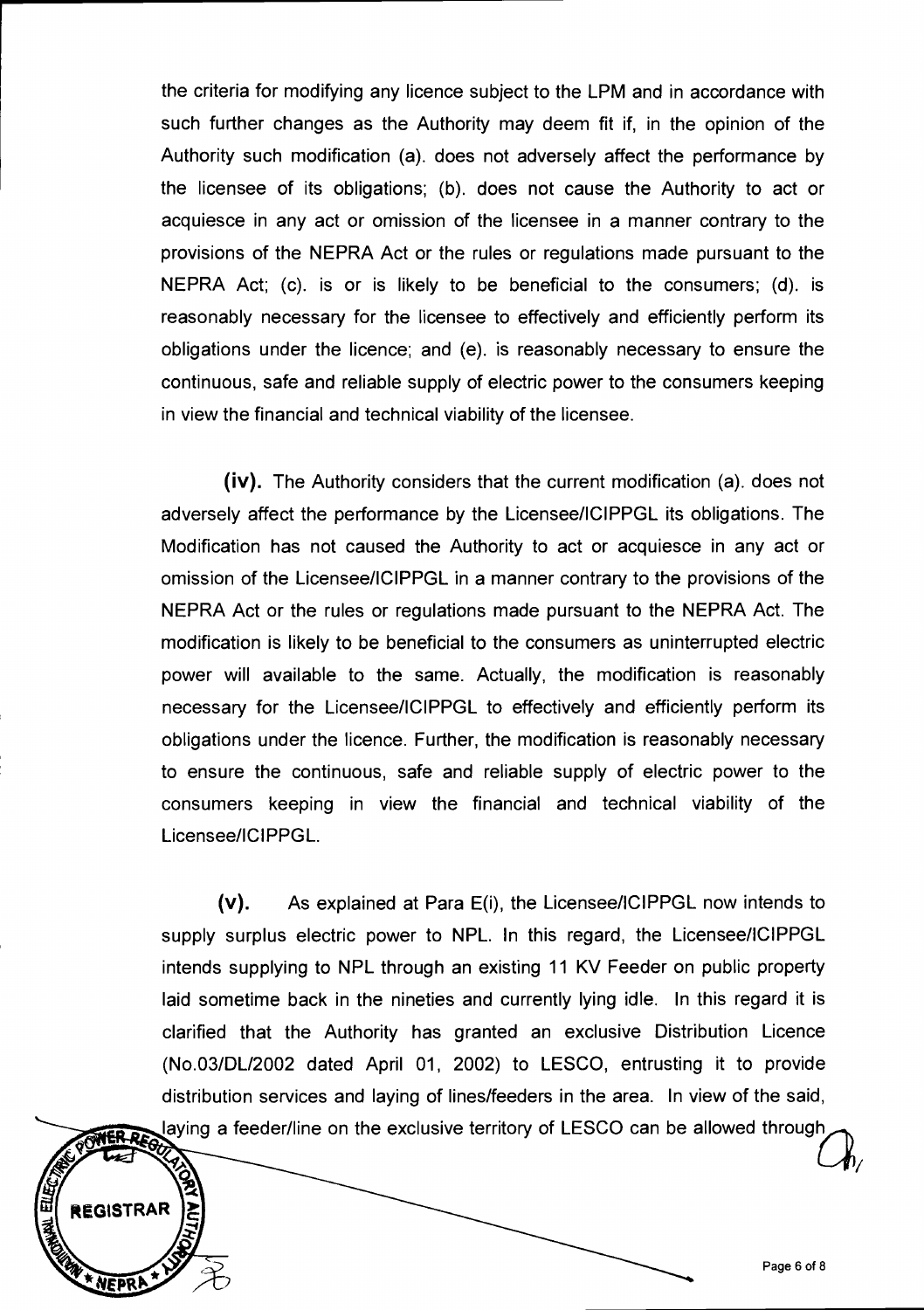a Distribution Licence to ICIPPGL. However, the said arrangement will have implications i.e. (a). Part of LESCO service territory will be carved out through modification to accommodate the feeder and (b). subsequently, ICIPPGL will require a Distribution Licence to supply to new BPCs. The Authority does not consider the Modification in the Distribution Licence of LESCO prudent as carving out the service territory restricts the future expansions and the same may be detrimental for LESCO in performing its duties to universal service obligation in providing distribution services. The Authority considers that in such cases the generation companies may construct the distribution lines/feeder(s) at their own cost and subsequently hand over the same to DISCOs for operation and maintenance purposes. However, the upfront cost incurred by the generation company will be adjusted through use of system charges payable to DISCO. In this regard, DISCOs will not connect such Distribution Facilities with their main Distribution System. Further, the generation company and BPC must adhere to all relevant construction, safety and operational standards of DISCO. However, in case of any dispute among the generation company, BPC and DISCO, the matter may be referred to the Authority for adjudication and decision. Accordingly, the Authority allows ICIPPGL to use the existing feeder in supplying to NPL but hand over the same to LESCO for ownership, operation and maintenance on mutually agreed terms and conditions.

(vi). Regarding the Tariff, it is hereby clarified that under Section-7(3)(a) of the NEPRA Act, the determining of tariff, rate and charges etc. is the sole prerogative of the Authority. The Authority directs ICIPPGL/the Licensee to charge only such tariff which has been determined, approved or specified by it. As explained above, ICIPPGL/the Licensee plans supplying to NPL. The matter of charges between ICIPPGL/the Licensee and NPL/BPC is a bi-lateral issue and does not affect any third party therefore, the parties i.e. ICIPPGL/the Licensee and BPC may agree the same mutually and approach the Authority for its approval.

(vii). The Authority is satisfied that the Licensee/ICIPPGL has complied with all the requirements of the Regulations pertaining to the LPM. Accordingly<br>
NER REGIMED (

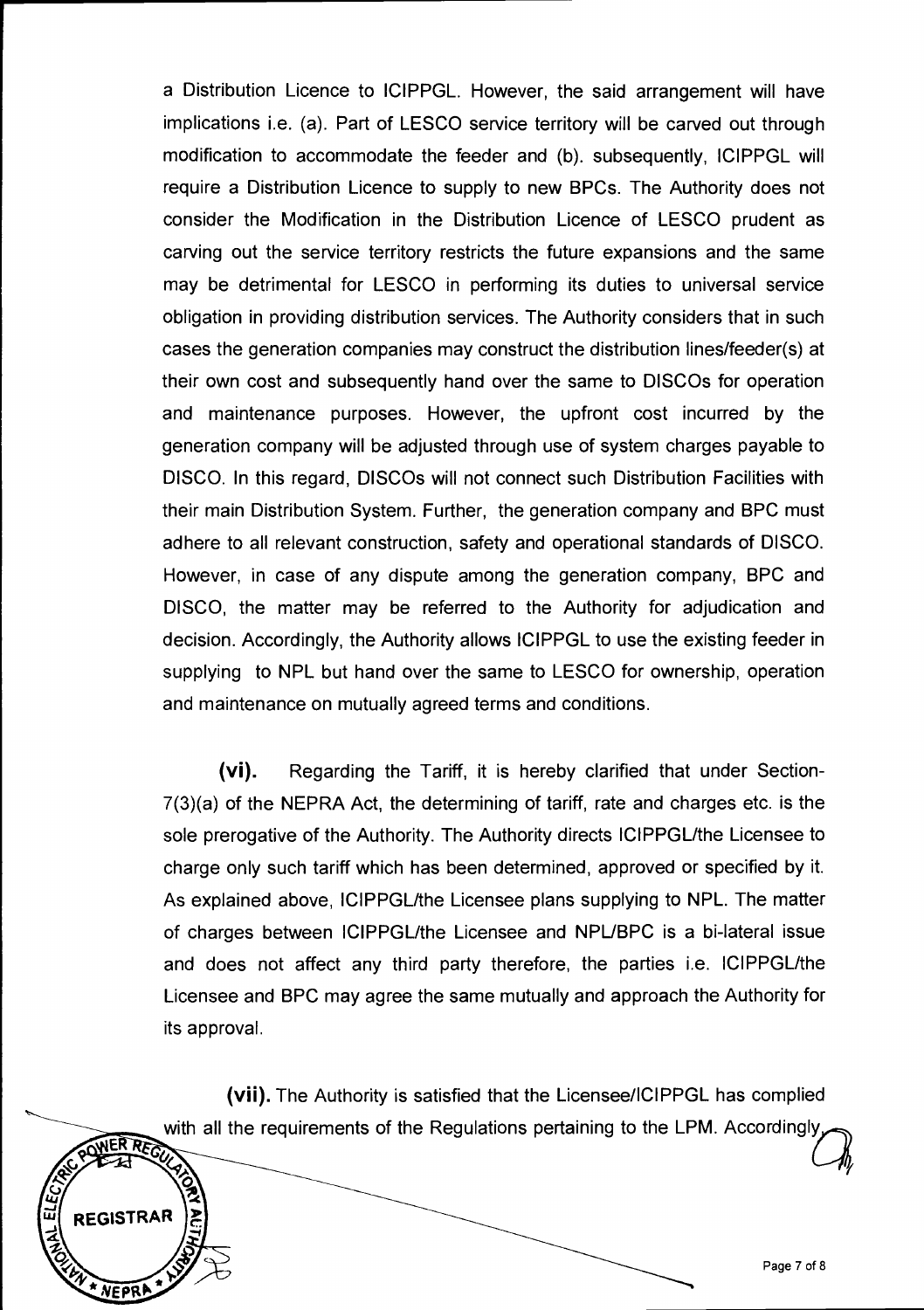the Authority in terms of Regulation-10(11)(a) of the Regulations approves the communicated LPM without any changes. Accordingly, the already granted Generation Licence (No. 003/SGC/2001, dated August 27, 2001 and subsequent Modification-I dated August 15, 2008) in the name of ICIPPGL is hereby modified. The changes in "Face Sheet", "Articles of the Generation Licence", "Schedule-I" and "Schedule-II" of the Generation Licence are attached as annexure to this determination. The grant of the LPM will be subject to the provisions contained in the NEPRA Act, relevant rules framed there under, terms & conditions of the Generation Licence and other applicable documents.

#### **Authority**

W

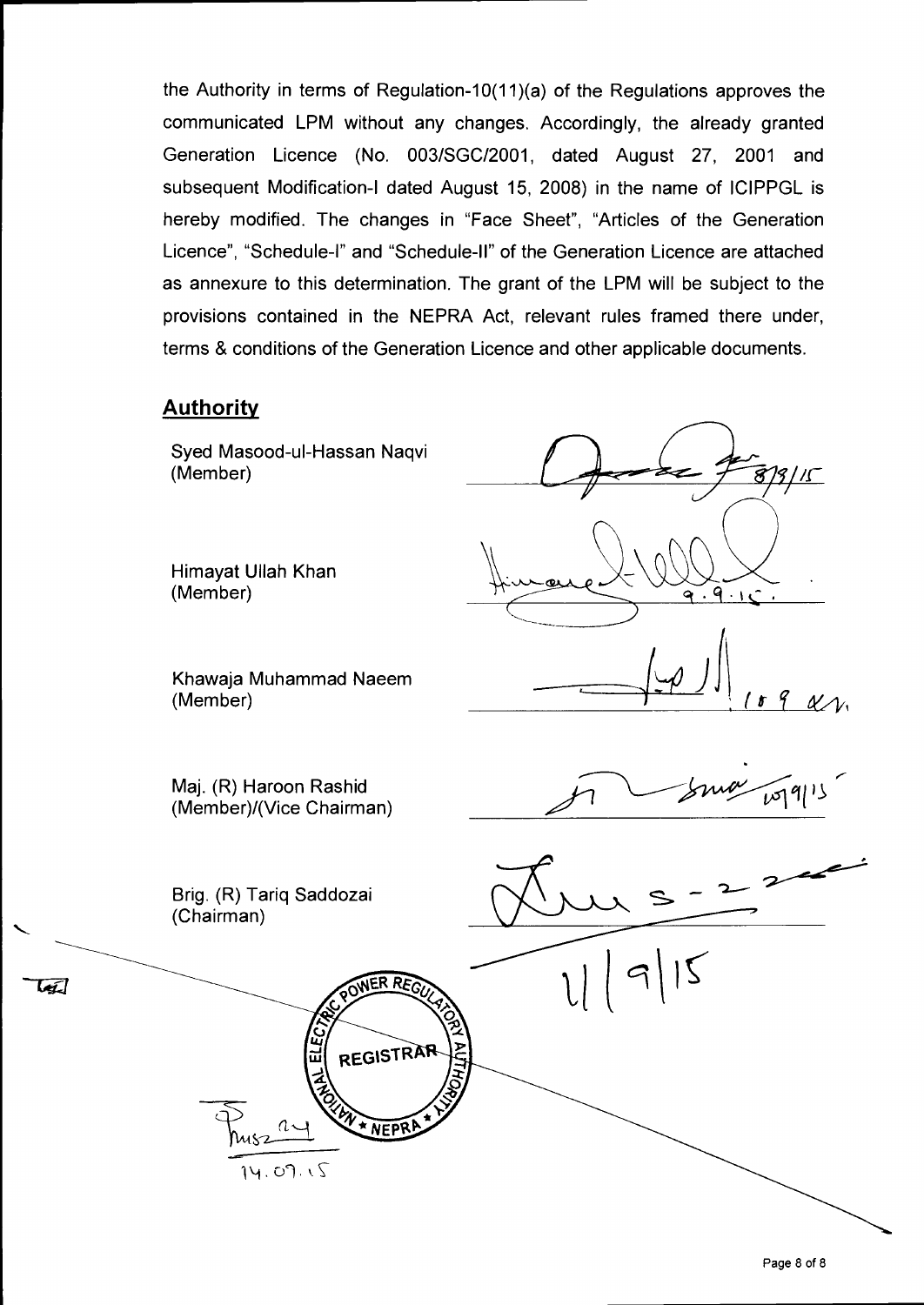# **National Electric Power Regulatory Authority** (NEPRA) **Islamabad - Pakistan**

 $\sim 1$ 

 $(b)$ .

**Registrar** 

61



In exercise of the Powers conferred upon the National Electric Power Regulatory Authörity (NEPRA) under Section-26 of the Regulation of Generation, Transmission and Distribution of Electric Power Act, 1997, the Authority hereby modifies the Generation Licence granted to ICI Pakistan PowerGen Limited (issued on August 27, 2001, Modification-I dated August 15, 2008 and expiring on August 26, 2016) to the extent of changes mentioned as here under:-

 $(a)$   $\sim$ Changes in Schedule-I attached as Revised/Modifi Schedule-I; and  $\rightarrow s_{1}$  .

Changes in Schedule-II attached as Revised/Modified Schedule-II.

REGISTRA

of

Modification-II is given under my This hand this September Two Thousand & Fifteen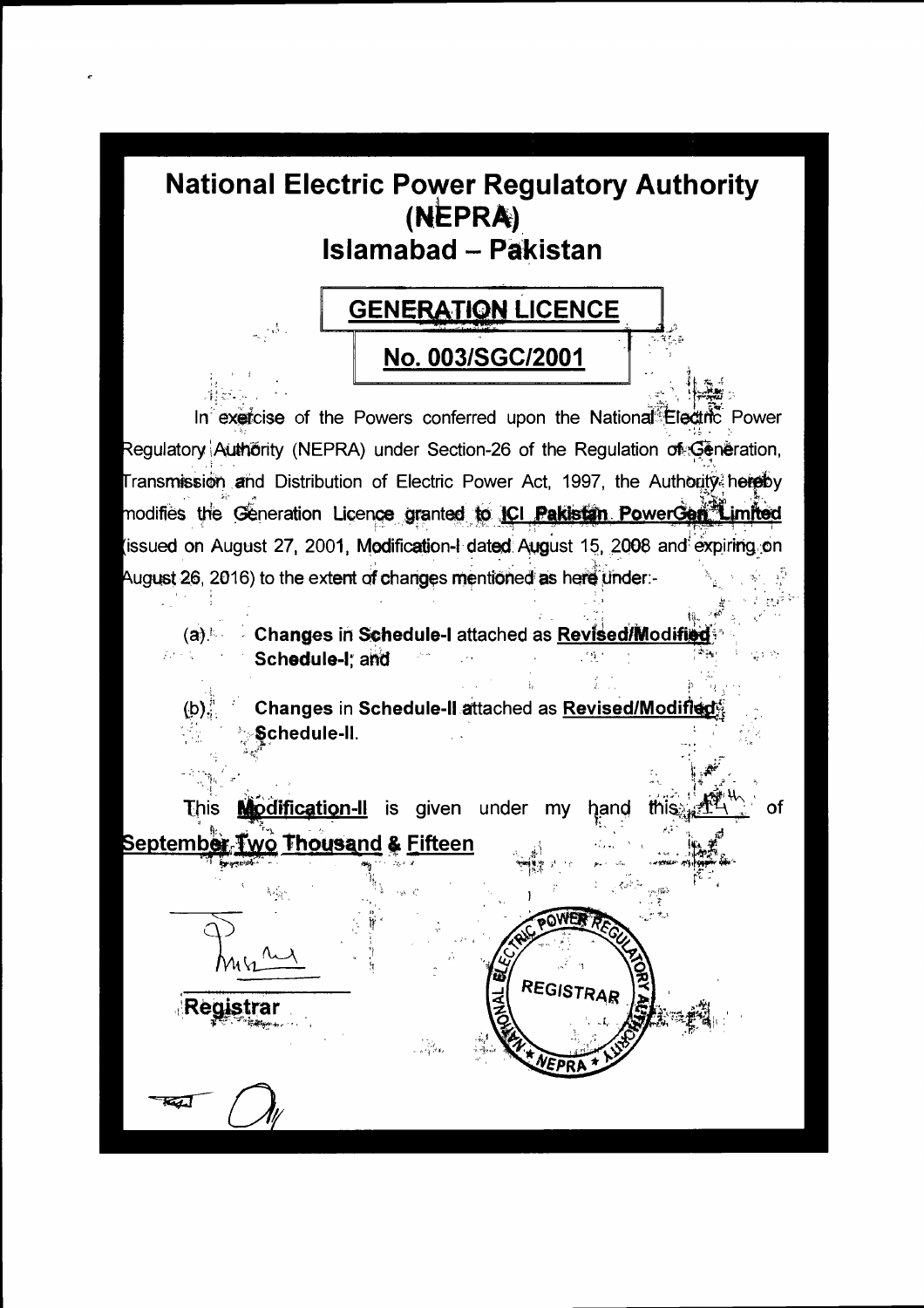Generation Licence ICI Pakistan PowerGen Limited 30-KM, Lahore-Sheikhupura Road Sheikhupura in the Province of Punjab

### **SCHEDULE-I (Revised/Modified) Modification-II**

The Location, Size (i.e. Capacity in MW), Type of Technology, Interconnection Arrangements, Technical Limits, Technical/Functional Specifications and other details specific to the Generation Facilities of the Licensee are described in this Schedule





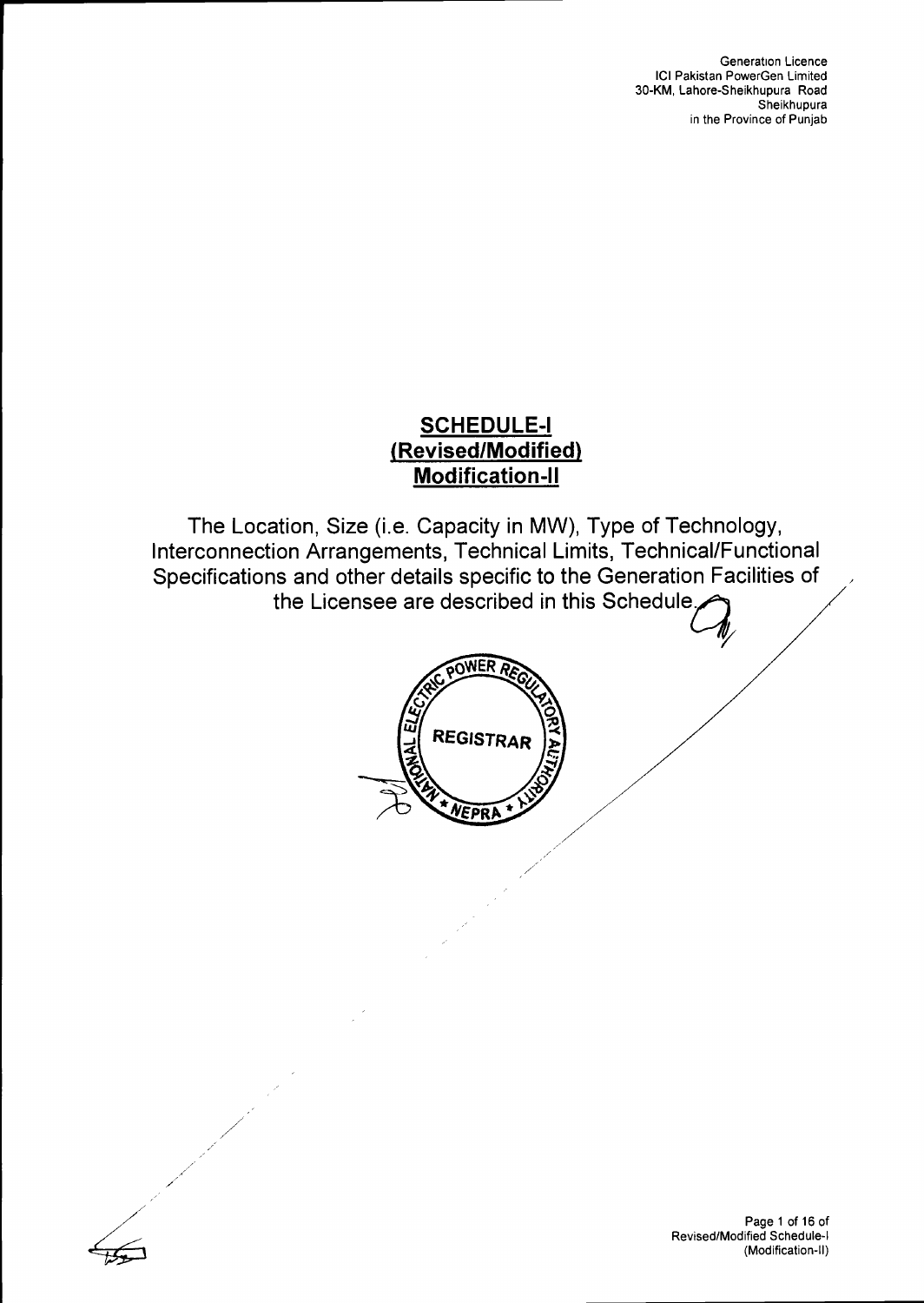Generation Licence<br>ICI Pakistan PowerGen Limited<br>30-KM, Lahore-Sheikhupura Road Sheikhupura in the Province of Punjab

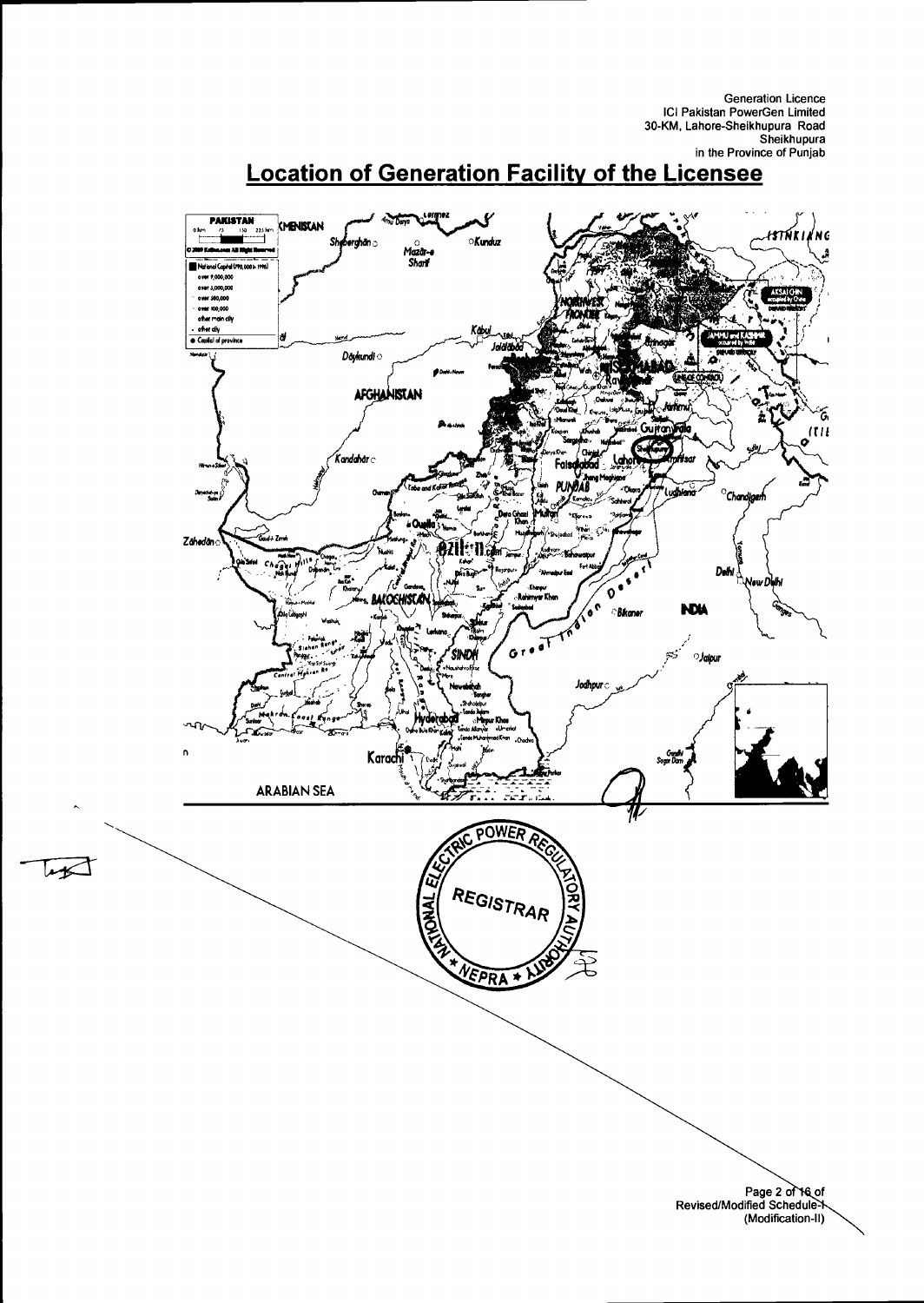

 $\overline{L}$ 

# **Location of Generation Facility of the Licensee**

Page 3 of 46 of<br>Revised/Modified Schedule-I (Modification-II)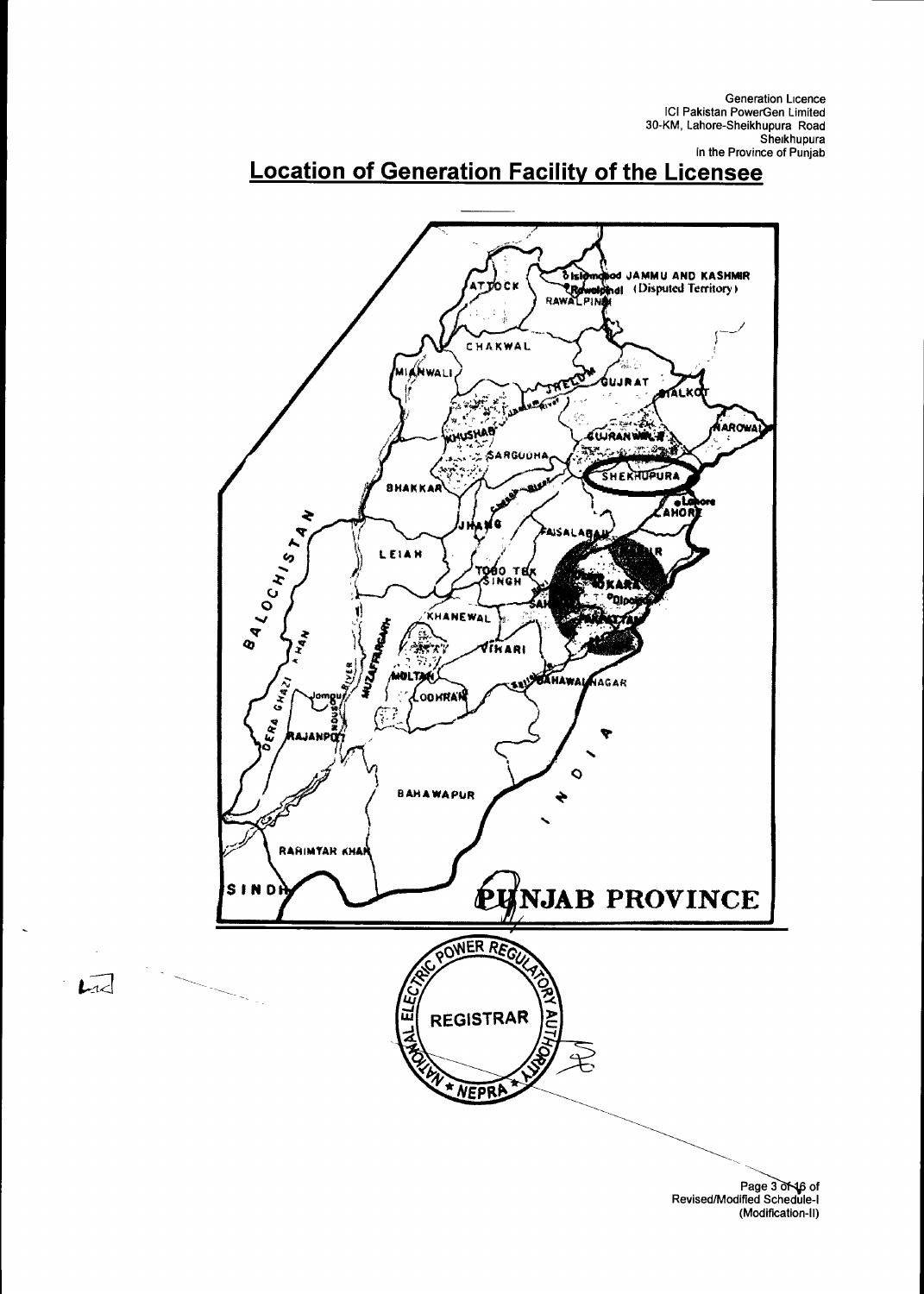Generation Licence<br>ICI Pakistan PowerGen Limited 30-KM, Lahore-Sheikhupura Road Sheikhupura in the Province of Punjab



# **Layout of Generation Facility of the Licensee**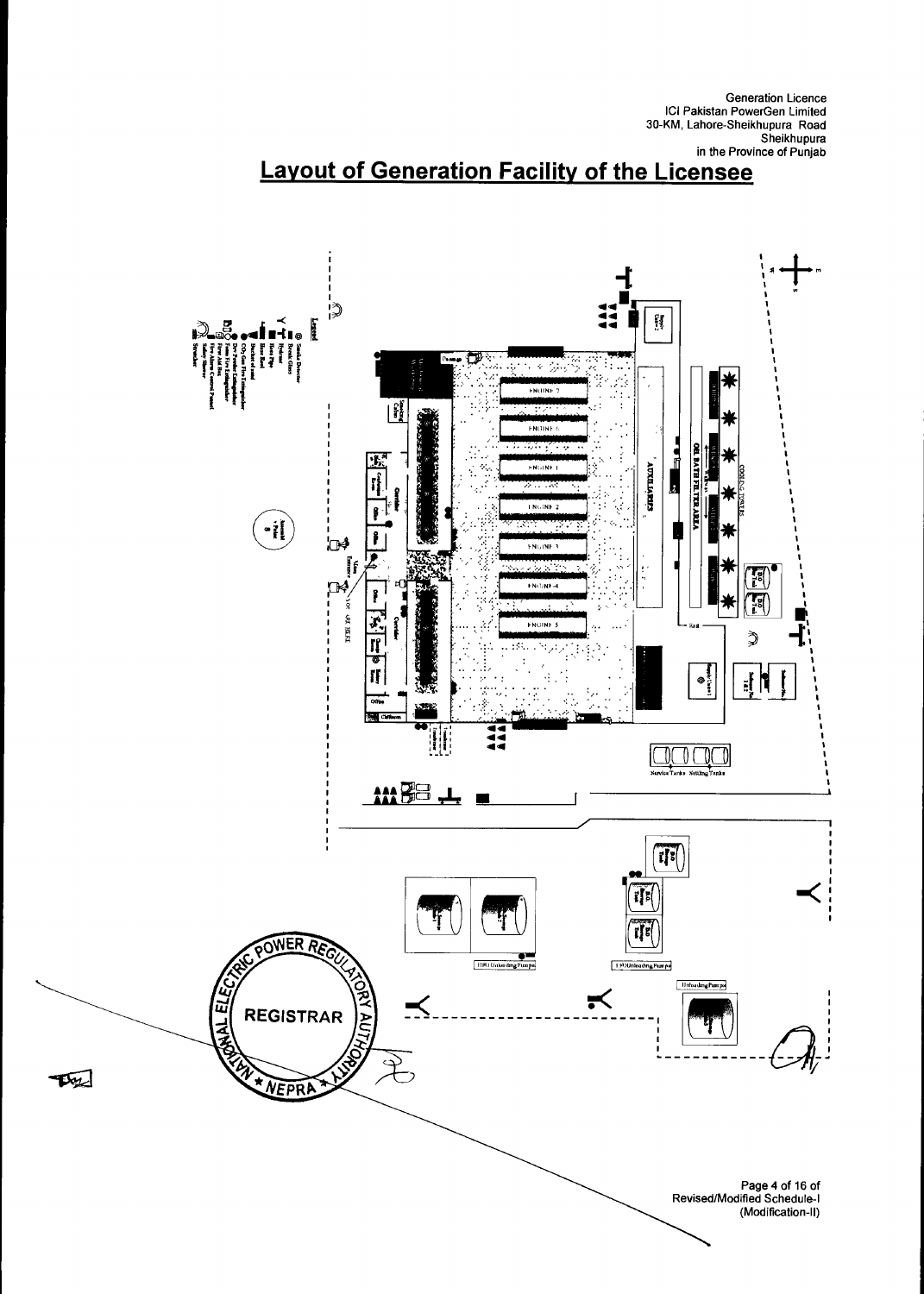Generation Licence<br>ICI Pakistan PowerGen Limited<br>30-KM, Lahore-Sheikhupura Road Sheikhupura in the Province of Punjab

### **Single Line Diagram (Electrical) of Generation Facility of** the Licensee



स्त्री

Page 5 of 16 of<br>| Revised/Modified Schedule<br>| (Modification-II)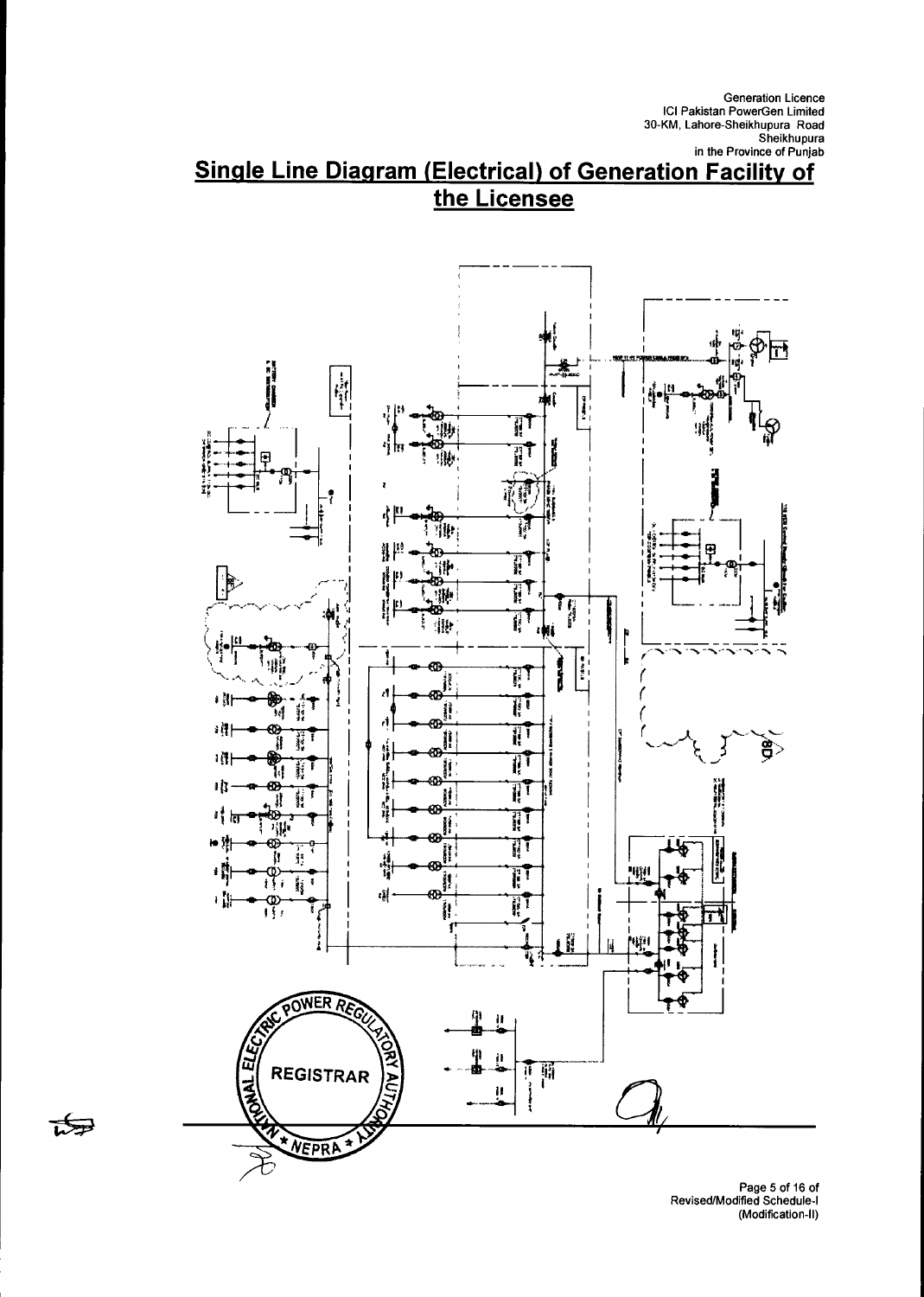Generation Licence ICI Pakistan PowerGen Limited 30-KM, Lahore-Sheikhupura Road Sheikhupura in the Province of Punjab

### **Layout of the Distribution System for Supplying Power the BPC (i.e. ICI Pakistan Limited) by the Licensee**

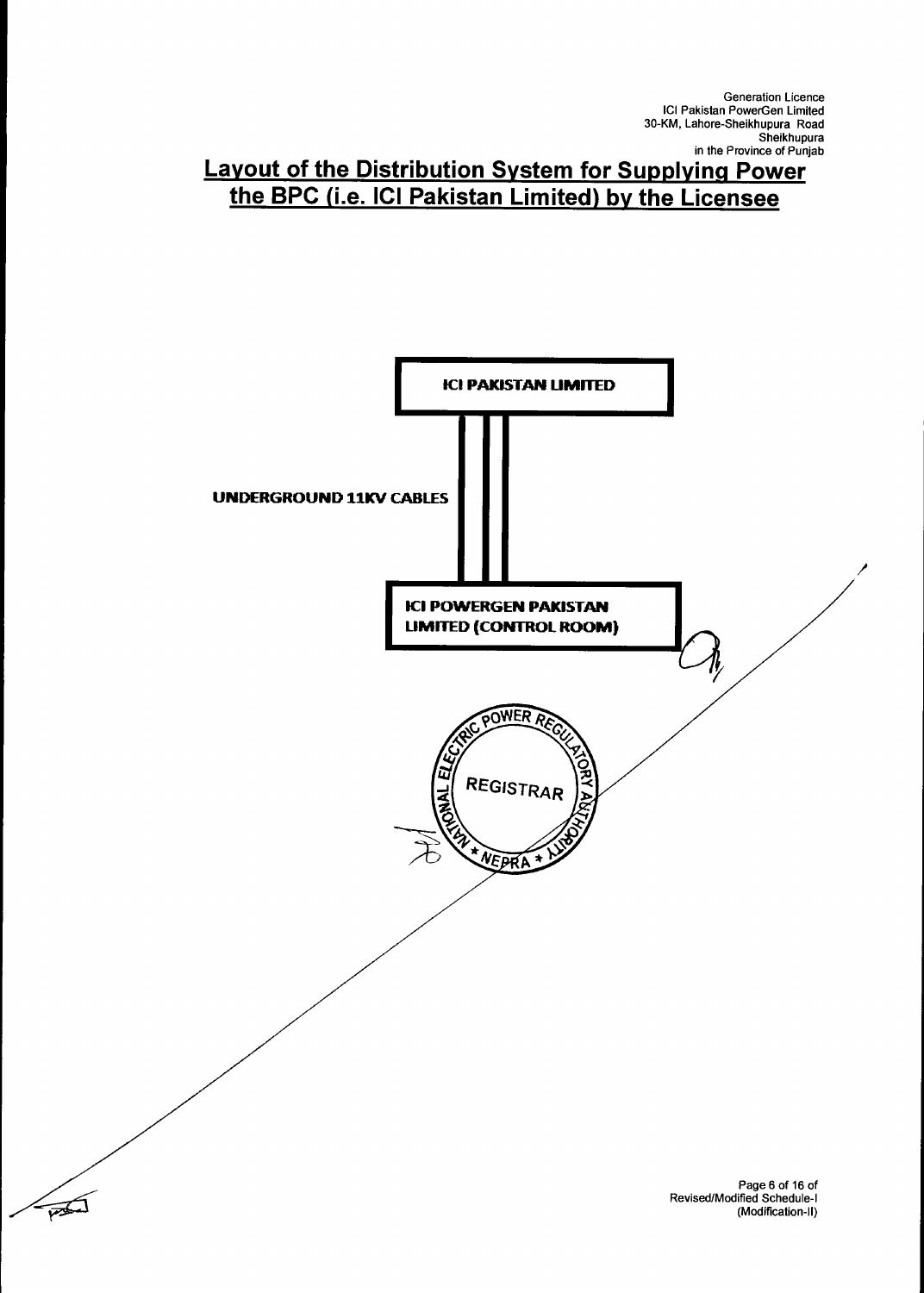

 $\mathbb{R}$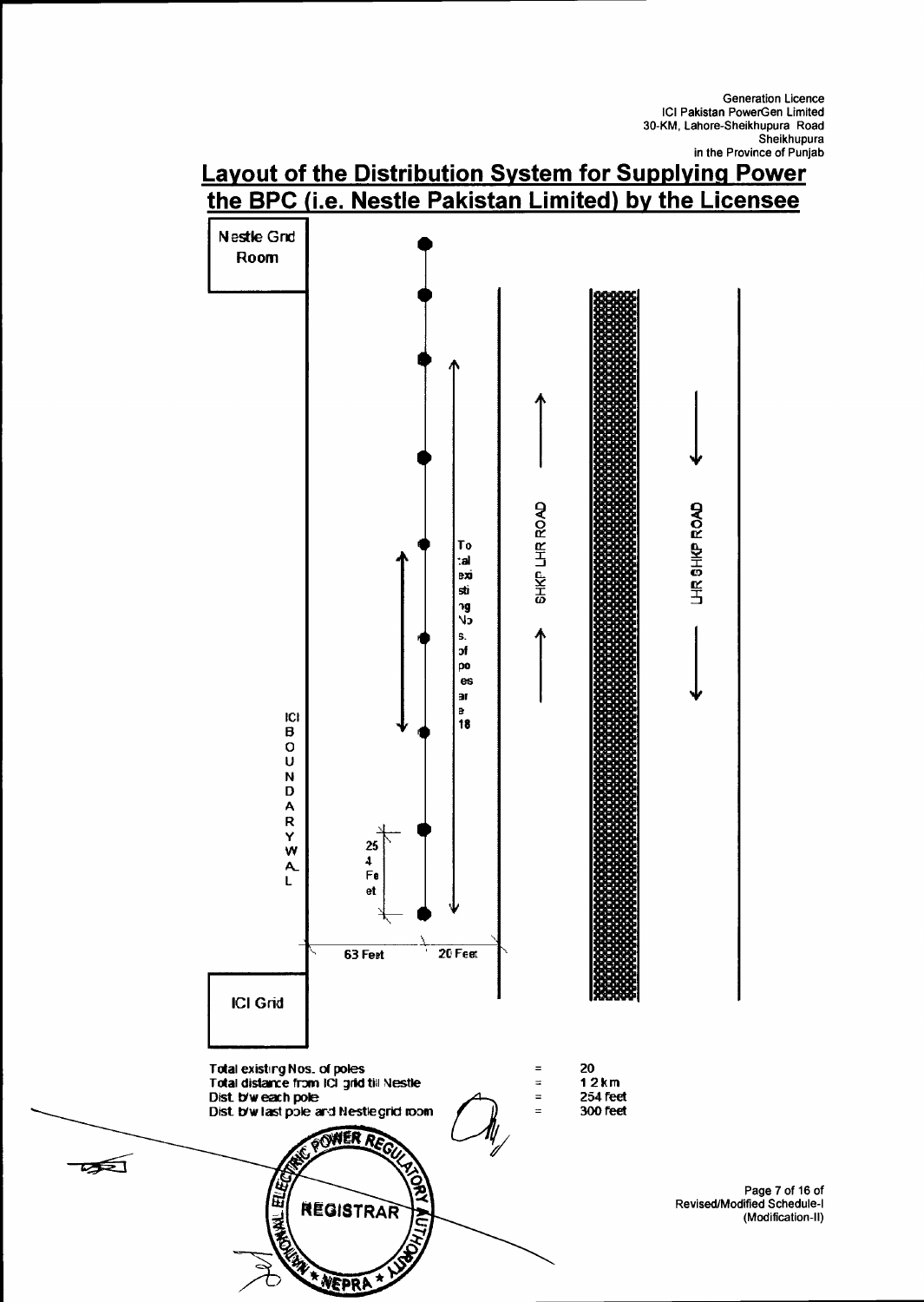### **Interconnection/Transmission Scheme for Dispersal Of Power from ICI Pakistan PowerGen Limited (ICIPPGL)/the Licensee to the Bulk Power Consumer**

The Power generated by ICIPPGL/the Licensee from its Thermal Power Generation facility, shall be dispersed to the Bulk Power Consumers (BPCs). The detail pertaining to the BPCs and Distribution System is explained in this Schedule



Page 8 of 16 of Revised/Modified Schedule-I (Modification-II)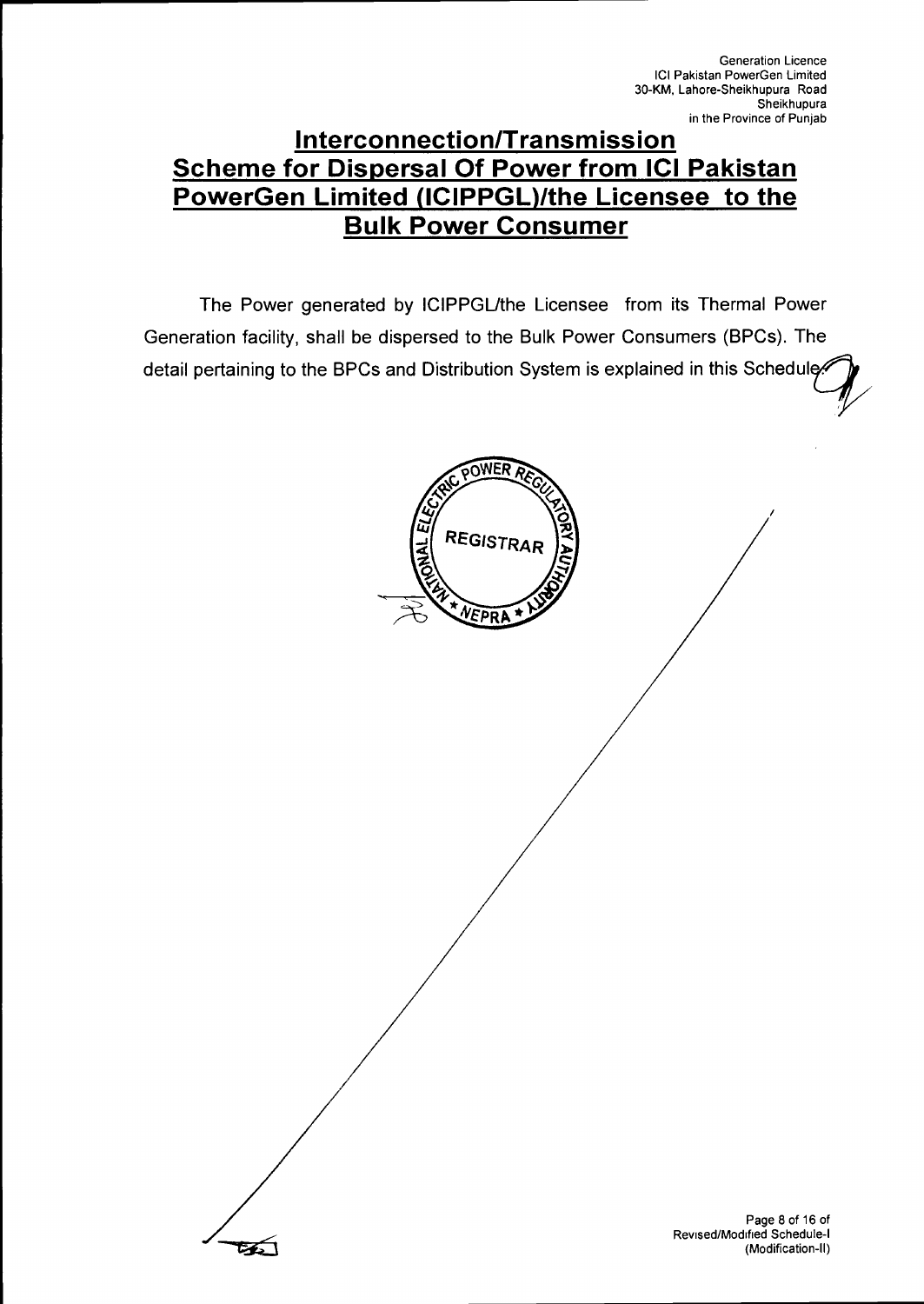#### **Details of the Generation Facility/Power Plant the Licensee/ ICI Pakistan PowerGen Limited**

## **(A). General Information**

| (i).                                                                                               | Name of<br>Company/<br>Licensee                         | ICI Pakistan PowerGen Limited-ICIPPGL                                    |  |  |
|----------------------------------------------------------------------------------------------------|---------------------------------------------------------|--------------------------------------------------------------------------|--|--|
| (ii).                                                                                              | Registered<br>/Business Office                          | ICI House, 5 West Wharf, Karachi-74000.                                  |  |  |
| $(iii)$ .                                                                                          | Location<br>of<br>Generation<br>Facility/Power<br>Plant | 30-KM, Lahore-Sheikhupura Road, Sheikhupura<br>in the Province of Punjab |  |  |
| <b>Plant Configuration</b><br>(B).<br>$\mathcal{P}^{\mathcal{P}^{\mathcal{M}}}_{\mathcal{P}}$<br>. |                                                         |                                                                          |  |  |

### **(B). Plant Configuration**

| (i).      | Installed<br>Capacity of the<br>Generation<br><b>Facility/Power</b><br>Plant                                          | 14.00 MW                                                        |                                      |                                                                     |  |
|-----------|-----------------------------------------------------------------------------------------------------------------------|-----------------------------------------------------------------|--------------------------------------|---------------------------------------------------------------------|--|
| (ii).     | Type of<br>Technology                                                                                                 |                                                                 | Diesel Engine (DE)                   |                                                                     |  |
|           |                                                                                                                       | Unit No.                                                        | <b>Unit No. 1-5</b>                  | Unit No. 6-7                                                        |  |
| $(iii)$ . | Units/Size/Make<br>& Model                                                                                            | Capacity (MW)                                                   | 2.00 MW                              | 2.00 MW                                                             |  |
|           |                                                                                                                       | Make/Model                                                      | Daihatsu, 8DL-<br>32                 | Daihatsu, 8DL-<br>32                                                |  |
|           | Commercial<br><b>Operation Date-</b><br>COD (of each<br>Unit)                                                         | Unit No.                                                        | <b>Unit No. 1-5</b>                  | Unit No. 6-7                                                        |  |
| (iv).     |                                                                                                                       | <b>COD</b>                                                      | <b>July 1993</b>                     | August 1996                                                         |  |
|           | <b>Expected Useful</b><br>Life of each Unit<br>of the<br>Generation<br><b>Facility/Power</b><br><b>Plant from COD</b> | Unit No.                                                        | <b>Expected Useful Life from COD</b> |                                                                     |  |
| (v).      |                                                                                                                       | <b>Unit No. 1-5</b>                                             | 21                                   |                                                                     |  |
|           |                                                                                                                       | Unit No. 6-7                                                    | 21                                   |                                                                     |  |
| $(vi)$ .  | Remaining<br>Useful Life of<br>each Unit of the<br>Generation                                                         | Unit No.<br>POWER RECT                                          |                                      | Expected Useful Life from grant of<br><b>Generation Licence</b>     |  |
|           |                                                                                                                       | ELE7<br>ELE7<br><b>REGISTRAR</b><br>$\frac{1}{2}$<br>A AICODA * |                                      | Page 9 of 16 of<br>Revised/Modified Schedule-1<br>(Modification-II) |  |

لكعينا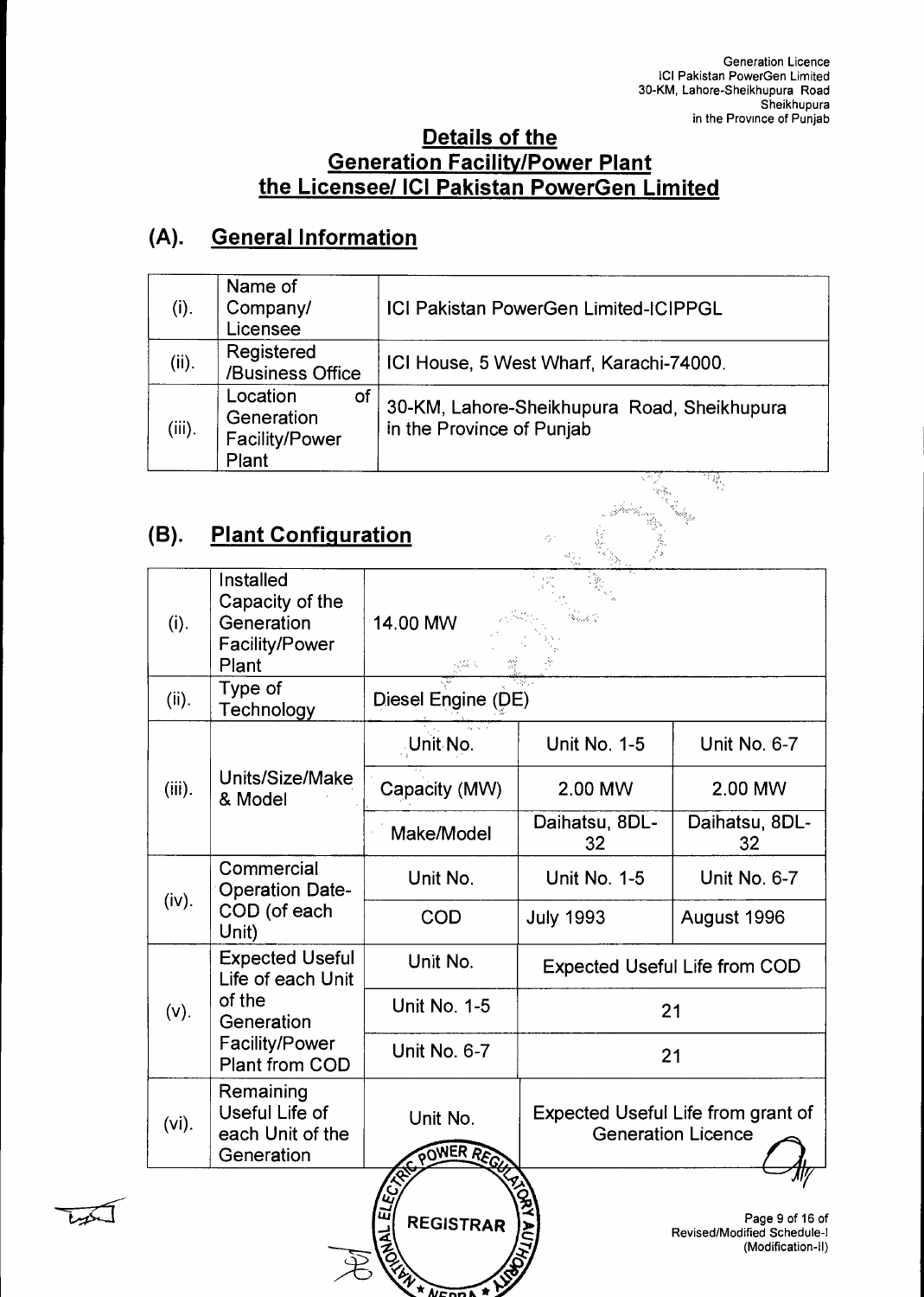|                                                 | <b>Facility/Power</b><br>Plant at the time<br>of grant of<br>Generation                                                                             | <b>Unit No. 1-5</b> | 13                                                                                        |
|-------------------------------------------------|-----------------------------------------------------------------------------------------------------------------------------------------------------|---------------------|-------------------------------------------------------------------------------------------|
|                                                 | Licence dated<br>August 27,<br>2001.                                                                                                                | Unit No. 6-7        | 16                                                                                        |
| Remaining<br>Useful Life of<br>each Unit of the |                                                                                                                                                     | Unit No.            | Remaining Useful Life at the time<br>of issuance of Modification-I                        |
| $(vii)$ .                                       | Generation<br><b>Facility/Power</b><br>Plant at the time<br>of issuance of<br>Modification-I<br>dated August<br>15, 2008                            | <b>Unit No. 1-5</b> | 06                                                                                        |
|                                                 |                                                                                                                                                     | Unit No. 6-7        |                                                                                           |
|                                                 | Remaining<br>Useful Life of<br>each Unit of the                                                                                                     | Unit No.            | <b>Remaining Useful Life</b>                                                              |
| $(viii)$ .                                      | Generation<br>Facility/Power<br>Plant at the time<br>of issuance of<br>this Modification<br>dated<br>September <sub>14</sub> <sup>th</sup><br>2015. | <b>Unit No. 1-5</b> | 10 Years<br>(Unit $1 \sim 5$ have been overhauled<br>extensively from $2013 \approx 15$ ) |
|                                                 |                                                                                                                                                     | Unit No. 6-7        | 15 Years<br>(Unit $6 \sim 7$ have been overhauled<br>extensively from $2013 \approx 15$ ) |

# **(C). Fuel Details**

 $\sqrt{2}$ 

| (i).      | <b>Primary Fuel</b>                                                              | Heavy Furnace Oil (HFO)                                                               |
|-----------|----------------------------------------------------------------------------------|---------------------------------------------------------------------------------------|
| (ii).     | <b>Alternative Fuel</b>                                                          | <b>HFO</b>                                                                            |
| $(iii)$ . | <b>Fuel Source for</b><br>each of the<br>above (i.e.<br>Imported/<br>Indigenous) | Imported/Indigenous                                                                   |
| (iv).     | <b>Fuel Supplier</b><br>for each of the<br>above                                 | PSO/Shell/Caltex/Total/Any other OMC                                                  |
| $(v)$ .   | <b>Fuel Supply</b><br>Arrangement                                                | REC. POWER REGIST<br>Road/Tankers                                                     |
| $(vi)$ .  | No of Storage<br>Tanks                                                           | $\overline{\mathbf{z}}$<br>REGISTRAR<br>03                                            |
|           |                                                                                  | A MEPRA + NOT<br>Page 10 of 16 of<br>Revised/Modified Schedule-I<br>(Modification-II) |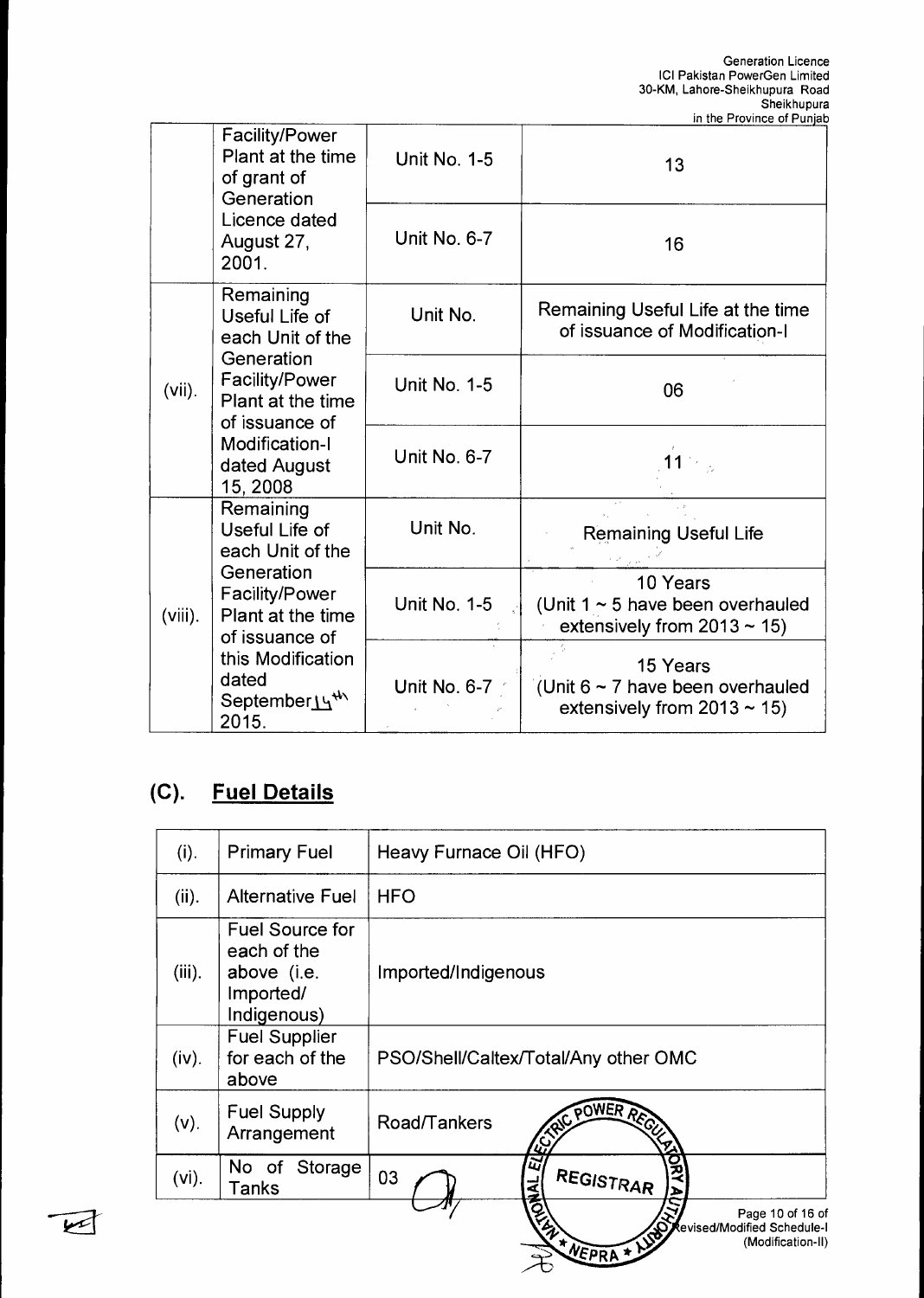| $(vii)$ .  | Storage<br>Capacity<br>each Tank | of $650$ Tons    |  |
|------------|----------------------------------|------------------|--|
| $(viii)$ . | Gross Storage                    | <b>1950 Tons</b> |  |

# **(D). Emission Values**

|           |                 | <b>HFO</b> |
|-----------|-----------------|------------|
| (i).      | $SO_{x}$        | 120 p.p.m  |
| (ii).     | NO <sub>x</sub> | 500 p.p.m  |
| $(iii)$ . | CO <sub>2</sub> | 4.10%      |
| (iv).     | $PM_{10}$       | -          |

# **(E). Cooling System**

|  | <b>Cooling Water</b><br>Source/Cycle | Tube Well |  |
|--|--------------------------------------|-----------|--|
|--|--------------------------------------|-----------|--|

# **(F). Plant Characteristics**

 $\overline{\mathbf{w}}$ 

|           |                                          | DE (Unit. No. 1-5) | DE (Unit. No. 6-7)                                                                              |  |
|-----------|------------------------------------------|--------------------|-------------------------------------------------------------------------------------------------|--|
| (i).      | Generation<br>Voltage                    | <b>11KV</b>        | <b>11KV</b>                                                                                     |  |
| (ii).     | Frequency                                | DE (Unit. No. 1-5) | DE (Unit. No. 6-7)                                                                              |  |
|           |                                          | 50Hz               | 50Hz                                                                                            |  |
|           | Power Factor                             | DE (Unit. No. 1-5) | DE (Unit. No. 6-7)                                                                              |  |
| $(iii)$ . |                                          | 0.85 Lagging       | 0.85 Lagging                                                                                    |  |
| (iv).     | Automatic<br>Generation<br>Control (AGC) | DE (Unit. No. 1-5) | DE (Unit. No. 6-7)                                                                              |  |
|           |                                          | Yes                | POWER REGULARS<br>Yes                                                                           |  |
|           |                                          |                    | <b>REGISTRAR</b><br>Page 11 of 16 of<br><b>Hevised/Modified Schedule-I</b><br>(Modification-II) |  |
|           |                                          | NEW * NEPRA        |                                                                                                 |  |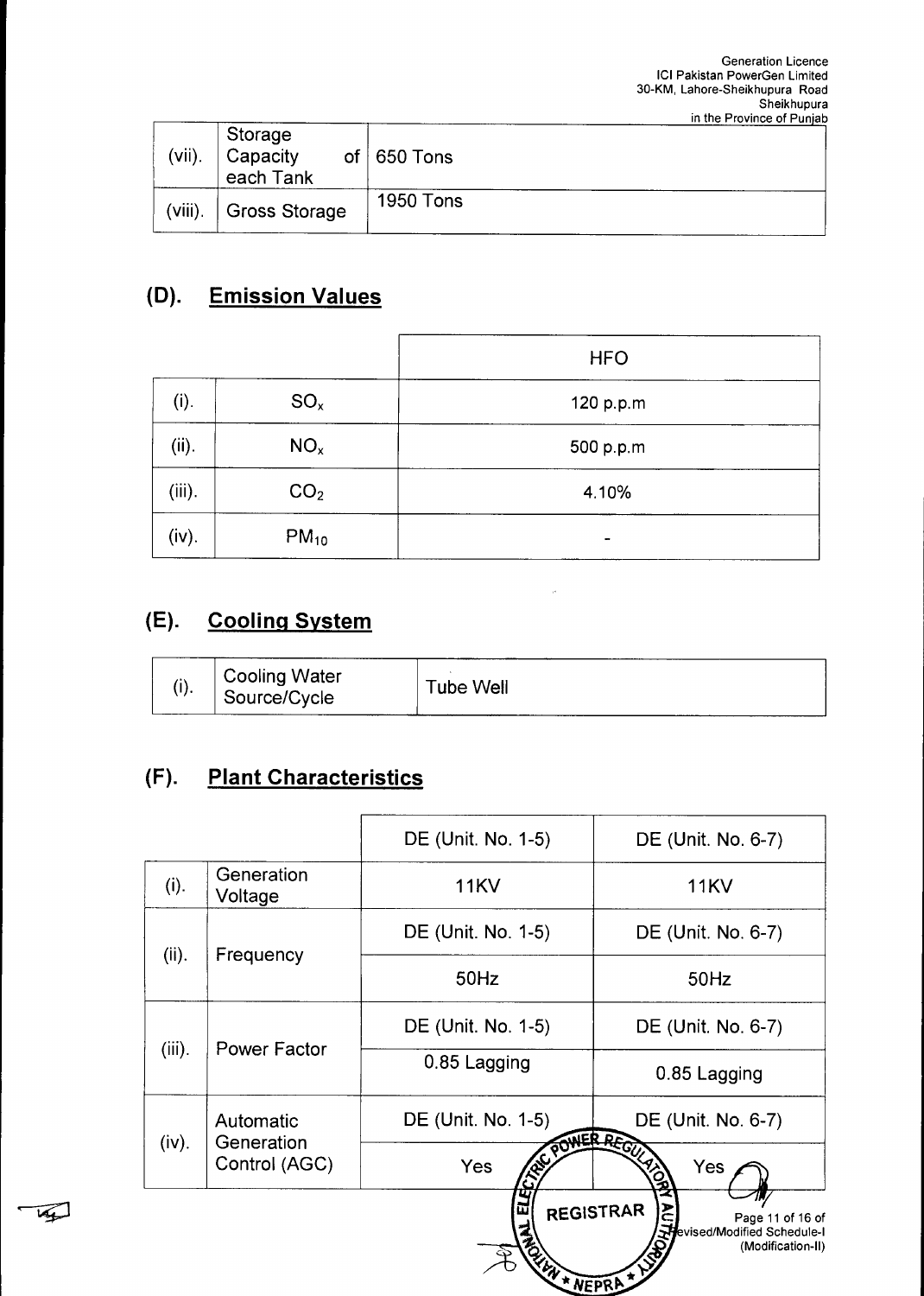|                                    |                    | DE (Unit. No. 6-7) |
|------------------------------------|--------------------|--------------------|
| <b>Ramping Rate</b>                | 3.0 % per Second   | 3.0 % per Second   |
| Time required to<br>Synchronize to | DE (Unit. No. 1-5) | DE (Unit. No. 6-7) |
| the complex to<br>full load.       | N/A                | N/A                |
|                                    | Grid and loading   |                    |



ब्ब्य

Page 12 of 16 of Revised/Modified Schedule-I (Modification-II)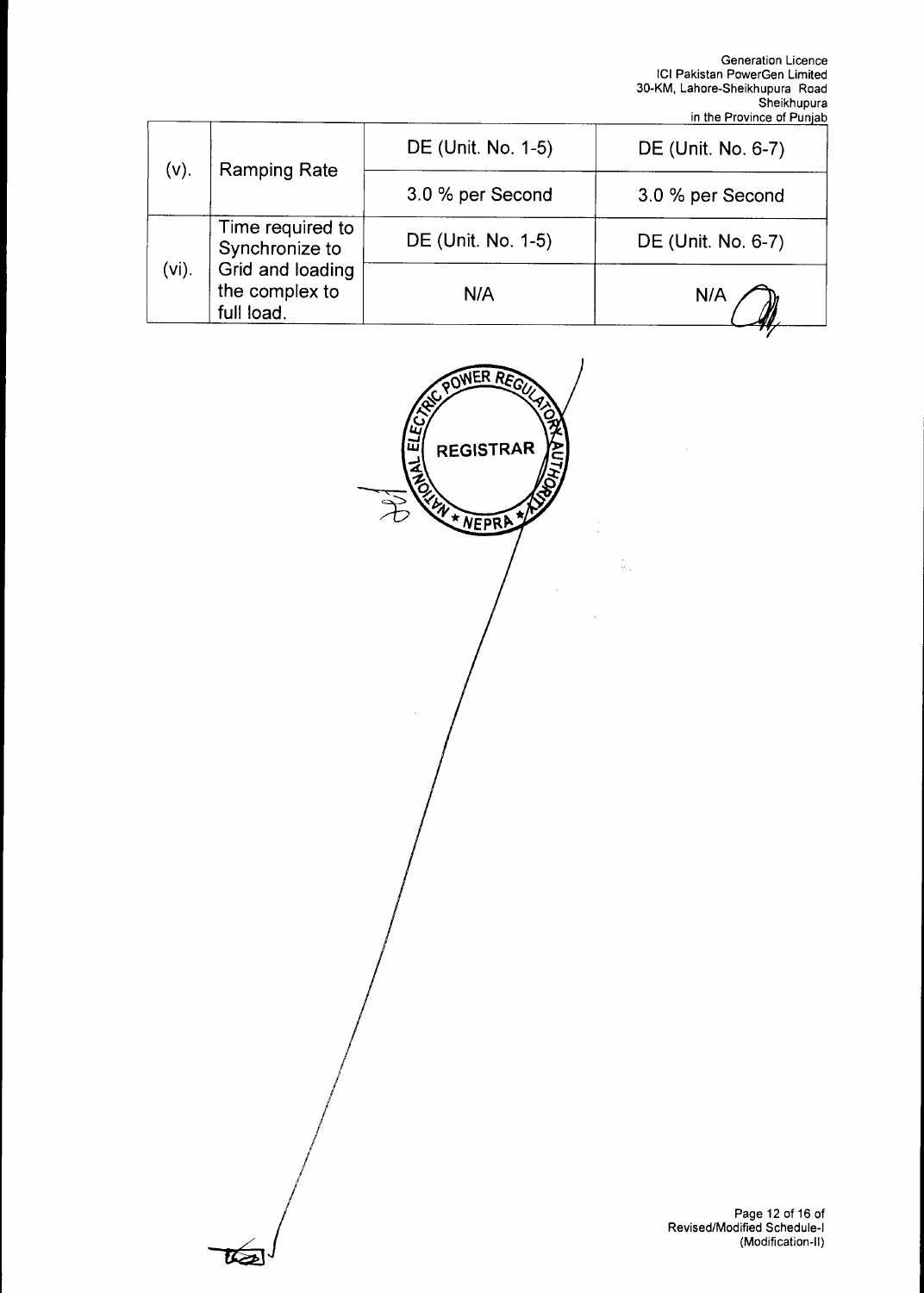### **Information Pertaining to the BPC (i.e. ICI Pakistan Limited) of the Licensee/ICIPPGL**

| (i).      | Location of the consumer<br>(distance and/or identity of<br>premises)                                     |                                                                                                                  | 30-KM, Lahore-Sheikhupura Road,<br>Sheikhupura,<br>in the Province of Punjab                                                             |
|-----------|-----------------------------------------------------------------------------------------------------------|------------------------------------------------------------------------------------------------------------------|------------------------------------------------------------------------------------------------------------------------------------------|
| (ii).     | <b>Contracted Capacity and Load</b><br><b>Factor of Consumer</b>                                          |                                                                                                                  | 7.00 MW/ Variable                                                                                                                        |
|           |                                                                                                           | <b>Specify Whether</b>                                                                                           |                                                                                                                                          |
| $(iii)$ . | $(a)$ .                                                                                                   | The consumer is<br>Associate undertaking<br>of the ICIPPGL-If yes,<br>specify percentage<br>ownership of equity; | Yes, the consumer is Associate<br>undertakings of the ICIPPGL with common<br>Directorship. The percentage ownership of<br>equity is 100% |
|           | $(b)$ .                                                                                                   | There are common<br>directorships                                                                                | Yes                                                                                                                                      |
|           | (c).                                                                                                      | Either can exercise<br>influence or control<br>over the other.                                                   | Yes                                                                                                                                      |
|           | <b>Specify Nature of Contractual</b><br>Relationship.                                                     |                                                                                                                  |                                                                                                                                          |
| (iv).     | (a).                                                                                                      | Between consumer<br>and ICIPPGL.                                                                                 | Buyer and Seller (Firm supply of electricity<br>to the consumer on continuous basis).                                                    |
|           | $(b)$ .                                                                                                   | Consumer and host<br>DISCO.                                                                                      | Yes. Consumer has B-4 connection of<br>LESCO.                                                                                            |
| (v).      | <b>Any Other Network</b><br>Information deemed Relevant<br>to disclosure to or<br>consideration by NEPRA. |                                                                                                                  | N/A                                                                                                                                      |

ER REG `QU\ **ONAL ELL** REGISTRAR \* NEPRA

 $\sqrt{2}$ 

Page 13 of 16 of Revised/Modified Schedule-I (Modification-II)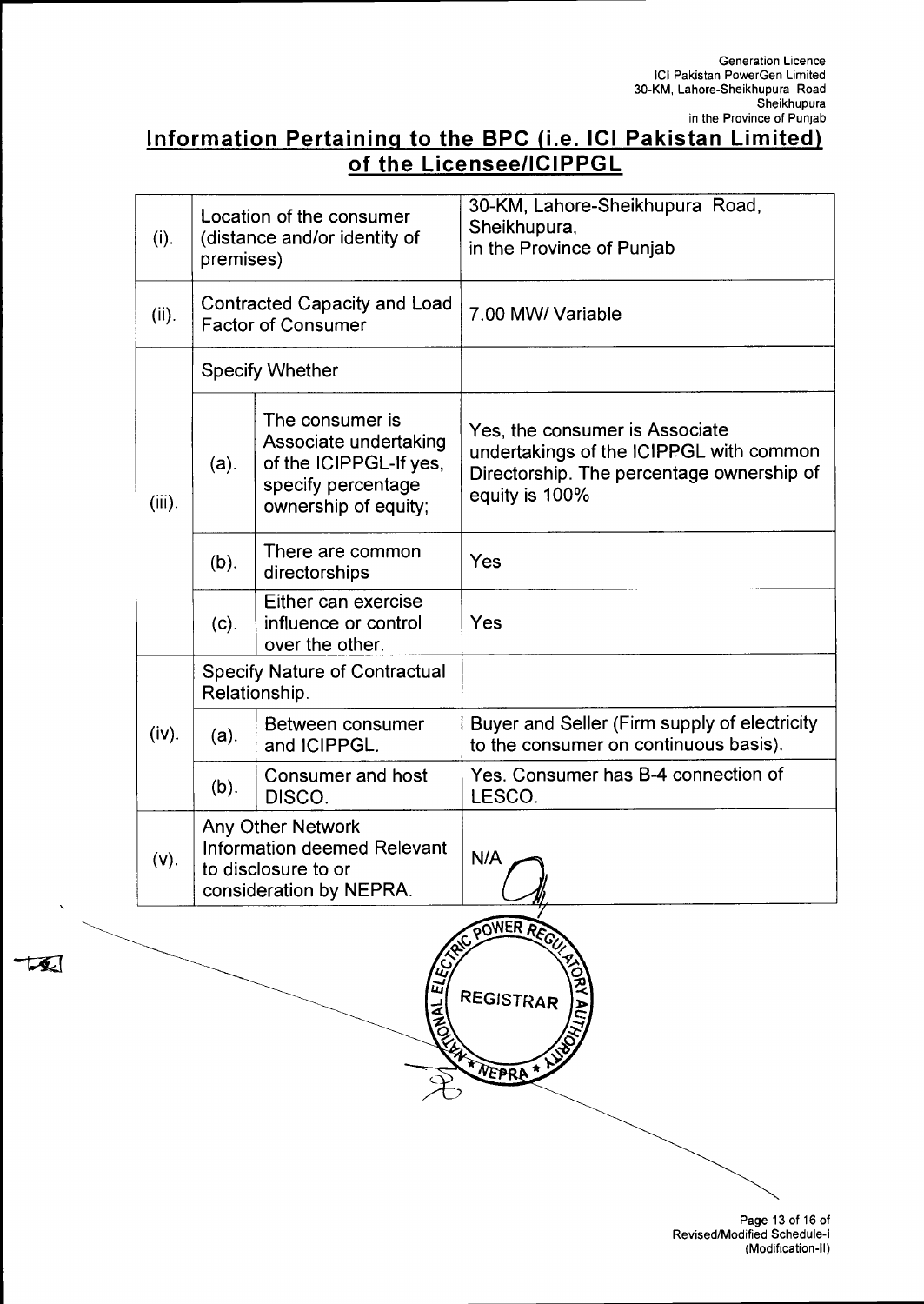### **Information Regarding Distribution Network for Supply of Power to the BPC (i.e. ICI Pakistan Limited) of the Licensee/ICIPPGL**

| (i).      |                                                                                                                                                                        | No. of Feeder(s)                                                                                                                                                                                                                              | Three (03) underground<br>Feeder(s)                                  |                                                            |              |  |
|-----------|------------------------------------------------------------------------------------------------------------------------------------------------------------------------|-----------------------------------------------------------------------------------------------------------------------------------------------------------------------------------------------------------------------------------------------|----------------------------------------------------------------------|------------------------------------------------------------|--------------|--|
| (ii).     |                                                                                                                                                                        | Length of Each Feeder                                                                                                                                                                                                                         | $F-1$<br>200M,                                                       | $F-2$<br>200M                                              | $F-3$<br>50M |  |
| $(iii)$ . |                                                                                                                                                                        | In respect of all the Feeders, describe the<br>property (streets, farms, Agriculture land etc.)<br>through under or over which they pass right up to<br>the premises of customers, whether they cross<br>over or pass near the DISCO's lines. | Owned ICIPPGL,<br>No, the Feeder(s) do not<br>Cross any LESCO lines. |                                                            |              |  |
|           | Whether owned by ICIPPGL, Consumer or<br>DISCO (deal with each Feeder Separately)                                                                                      |                                                                                                                                                                                                                                               |                                                                      | Owned by ICIPPGL                                           |              |  |
| (iv).     | $(a)$ .                                                                                                                                                                | If owned by DISCO, please furnish<br>particulars of contractual arrangement.                                                                                                                                                                  |                                                                      | N/A                                                        |              |  |
|           | Operation and Maintenance responsibility<br>(b).<br>for each Feeder.                                                                                                   |                                                                                                                                                                                                                                               | Operation and<br><b>ICIPPGL.</b>                                     | Maintenance of Feeder<br>is the responsibility of          |              |  |
| (v).      | Whether connection with network of DISCO<br>exists (whether active or not), if yes, provide<br>details of connection arrangements (both<br>technical and contractual). |                                                                                                                                                                                                                                               |                                                                      | Yes, LESCO connection<br>is used as backup<br>system only. |              |  |
| $(vi)$ .  | Any other network information deemed relevant<br>N/A<br>for disclosure to or consideration by NEPRA                                                                    |                                                                                                                                                                                                                                               |                                                                      |                                                            |              |  |
|           |                                                                                                                                                                        | <b>AC POWER</b>                                                                                                                                                                                                                               |                                                                      |                                                            |              |  |

REGISTRAR

NEPRA \*

**DANAL** 

 $\hat{\mathbf{r}}$ 

 $\mathcal{L}$ 

Page 14 of 16 of Revised/Modified Schedule-I (Modification-II)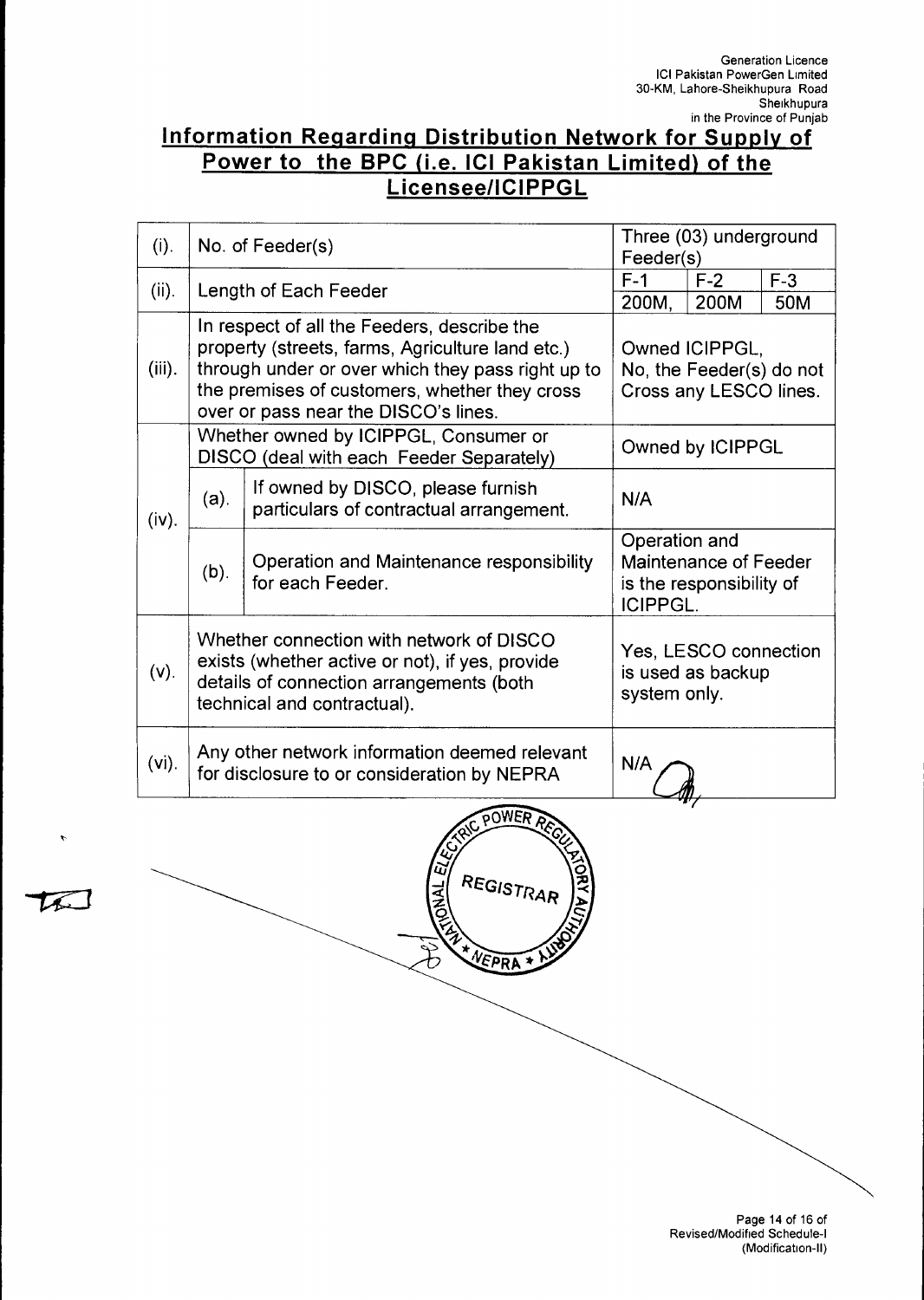### **Information Pertaining to the BPC (i.e. Nestle Pakistan Limited) of the Licensee/ICIPPGL**

| (i).      | Location of the consumers<br>(distance and/or identity of<br>premises) |                                                                                                                        | 29 KM, Lahore-Sheikhupura Road,<br>Sheikhupura. (i.e. 1.2 KM from the<br>Generation Facility of the ICIPPGL). |  |  |
|-----------|------------------------------------------------------------------------|------------------------------------------------------------------------------------------------------------------------|---------------------------------------------------------------------------------------------------------------|--|--|
| (ii).     | <b>Contracted Capacity and Load</b><br><b>Factor of Consumer</b>       |                                                                                                                        | 4.00 to 7.00 MW/ Variable                                                                                     |  |  |
|           | <b>Specify Whether</b>                                                 |                                                                                                                        |                                                                                                               |  |  |
| $(iii)$ . | (a).                                                                   | The consumers are<br>Associate<br>undertakings of the<br>ICIPPGL-If yes,<br>specify percentage<br>ownership of equity; | <b>No</b>                                                                                                     |  |  |
|           | $(b)$ .                                                                | There are common<br>directorships                                                                                      | <b>No</b>                                                                                                     |  |  |
|           | (c).                                                                   | Either can exercise<br>influence or control<br>over the other.                                                         | <b>No</b>                                                                                                     |  |  |
|           | <b>Specify Nature of Contractual</b><br>Relationship.                  |                                                                                                                        |                                                                                                               |  |  |
| $(iv)$ .  | (a).                                                                   | Between consumer<br>and ICIPPGL.                                                                                       | Buyer and Seller (Firm supply of electricity<br>to the consumer on continuous basis).                         |  |  |
|           | (b).                                                                   | Consumer and host<br>DISCO.                                                                                            | Yes. Consumer has B-3 connection of<br><b>LESCO</b>                                                           |  |  |
| (V).      |                                                                        | Any Other Network<br><b>Information deemed Relevant</b><br>to disclosure to or<br>consideration by NEPRA.              | N/A                                                                                                           |  |  |
|           | POWER RECT<br>ũ<br><b>REGISTRAR</b><br>NEPRA                           |                                                                                                                        |                                                                                                               |  |  |
|           |                                                                        |                                                                                                                        |                                                                                                               |  |  |

セヌコ

Page 15 of 16 of Revised/Modified Schedule-I (Modification-II)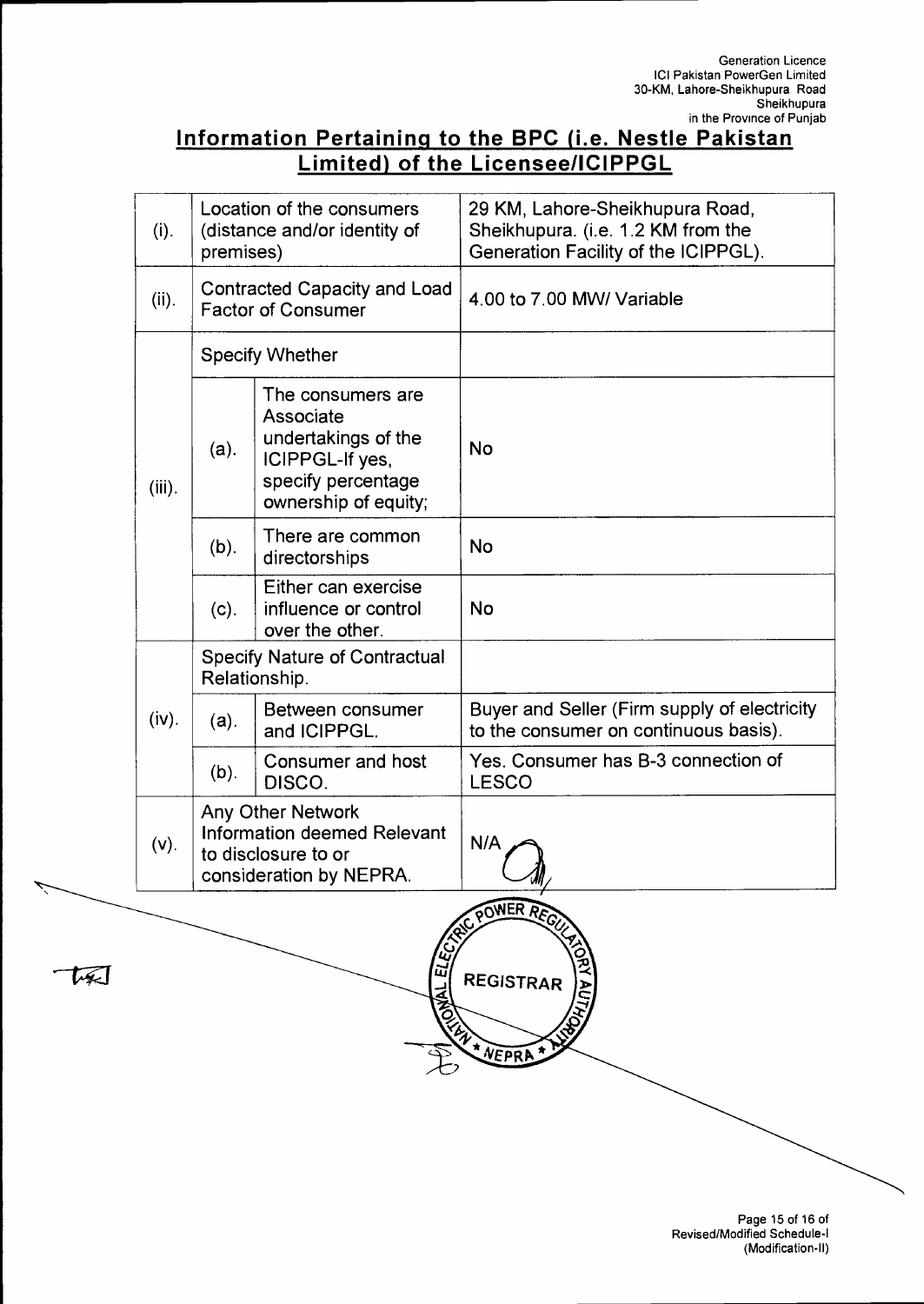### **Information Regarding Distribution Network for Supply of Power to the BPC (i.e. Nestle Pakistan Limited) of the Licensee/ICIPPGL**

| (i).     | No. of Feeder(s)                                                                                                                                                                                                                              |                                                                                                                                                                       | One (01) Overhead<br>Feeder                                                                                                                                             |
|----------|-----------------------------------------------------------------------------------------------------------------------------------------------------------------------------------------------------------------------------------------------|-----------------------------------------------------------------------------------------------------------------------------------------------------------------------|-------------------------------------------------------------------------------------------------------------------------------------------------------------------------|
| (ii).    |                                                                                                                                                                                                                                               | Length of Each Feeder                                                                                                                                                 | 2.75 KM                                                                                                                                                                 |
| (iii).   | In respect of all the Feeders, describe the<br>property (streets, farms, Agriculture land etc.)<br>through under or over which they pass right up to<br>the premises of customers, whether they cross<br>over or pass near the DISCO's lines. |                                                                                                                                                                       | Reportedly constructed<br>and claimed to be<br>owned by ICIPPGL. The<br>Feeder(s) passes<br>through public property<br>and crosses LESCO<br>lines.                      |
| (iv).    | Whether owned by ICIPPGL, Consumer or<br>DISCO (deal with each Feeder Separately)                                                                                                                                                             |                                                                                                                                                                       |                                                                                                                                                                         |
|          | (a).                                                                                                                                                                                                                                          | If owned by DISCO, please furnish<br>particulars of contractual arrangement.                                                                                          | The Feeder(s) already<br>exist and will be handed<br>over to LESCO either<br>through sale or lease as<br>decided mutually by the<br>parties (i.e. ICIPPGL<br>and LESCO) |
|          | (b).                                                                                                                                                                                                                                          | Operation and Maintenance responsibility<br>for each Feeder.                                                                                                          | On mutually agreed<br>terms and conditions to<br>be decided by the<br>parties. (i.e. ICIPPGL<br>and LESCO)                                                              |
| $(v)$ .  |                                                                                                                                                                                                                                               | Whether connection with network of DISCO<br>exists (whether active or not), if yes, provide<br>details of connection arrangements (both<br>technical and contractual) | Yes                                                                                                                                                                     |
| $(vi)$ . | Any other network information deemed relevant<br>for disclosure to or consideration by NEPRA                                                                                                                                                  |                                                                                                                                                                       | N/A                                                                                                                                                                     |



T

Page 16 of 16 of Revised/Modified Schedule-I (Modification-II)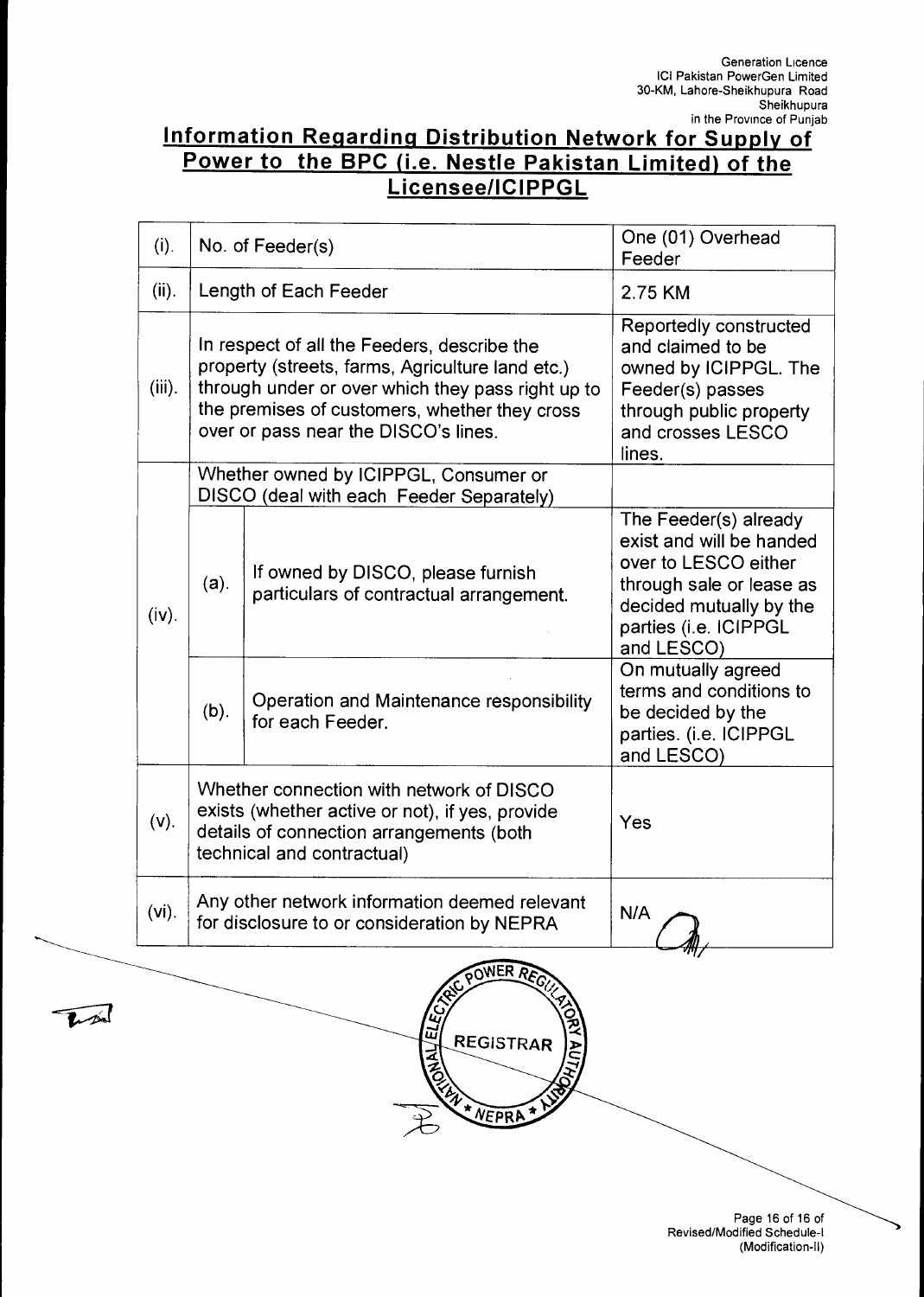### **SCHEDULE-II Revised/Modification to Modification-II**

The Installed Capacity/ISO Capacity (MW), De-Rated Capacity at Mean Site Conditions (MW), Auxiliary Consumption (MW) and the Net Capacity at Mean Site Conditions (MW) of Generation Facilities of Licensee is given in

this Schedule.



Page 1 of 2 Revised/Modified Schedule-11 Modification-II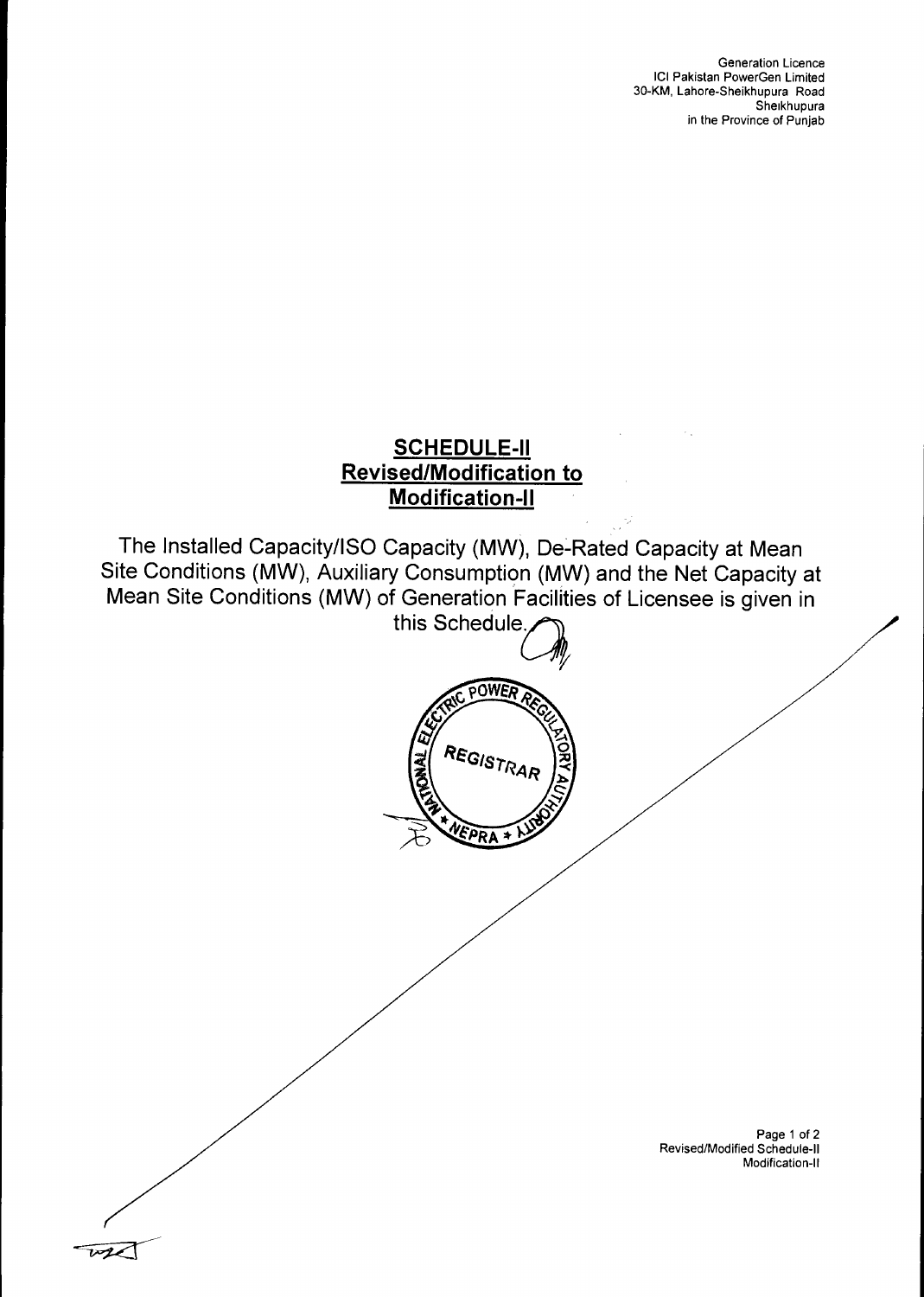Generation Licence ICI Pakistan PowerGen Limited 30-KM, Lahore-Sheikhupura Road Sheikhupura in the Province of Punjab

### **SCHEDULE-II**

|      | <b>Total Installed Capacity of</b>             |           |
|------|------------------------------------------------|-----------|
| (1). | the Generation Facility/Power Plant            | 14.00 MW  |
|      | (Gross ISO)                                    |           |
|      | De-rated Capacity of the Generation            |           |
| (2). | <b>Facility/Power Plant</b>                    | 12.60     |
|      | (at Mean Site Conditions)                      |           |
|      | <b>Auxiliary Consumption of the Generation</b> |           |
| (3). | <b>Facility/Power Plant</b>                    | $0.35$ MW |
|      | Net Capacity of the Generation                 |           |
| (4). | <b>Facility/Power Plant</b>                    | 12:25 MW  |
|      | (at Mean Site Conditions)                      |           |

#### NOTE

All the above figures are indicative as provided by the Licensee. The Net energy available to Power Purchaser for dispatch will be determined through procedures contained in the Bi-lateral Power Purchase Agreement.

POWER  $\bar{\bar{z}}$ REGISTRAR PRA ٠. Page 2 of 2 Revised/Modified Schedule-II Modification-II